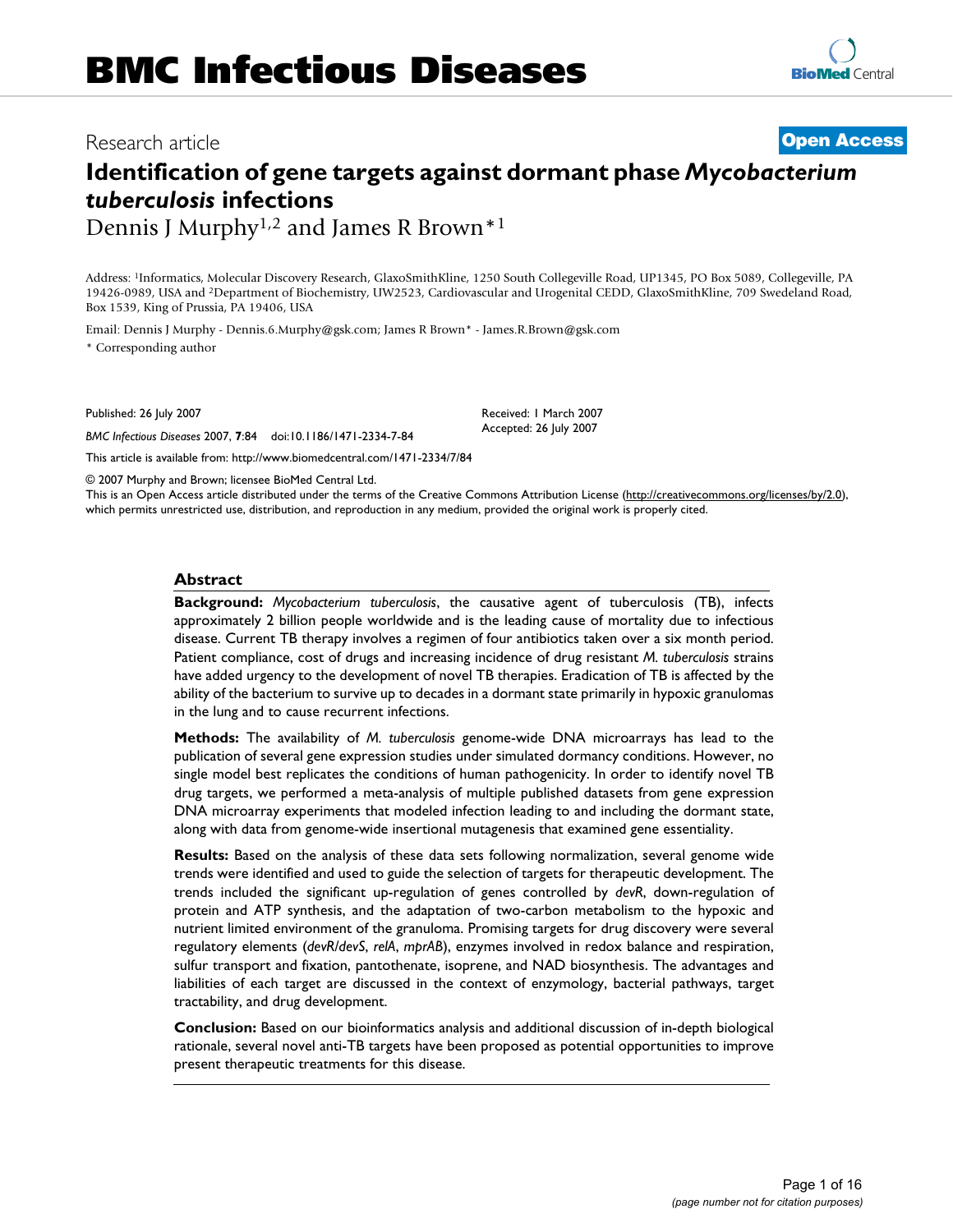# **Background**

*Mycobacterium tuberculosis*, the causative agent of tuberculosis (TB), kills more than 2 million people per year and has infected an estimated 2 billion people worldwide. It is the leading cause of mortality due to infectious disease [1]. The host immune response to aerosol infection is to quarantine *M. tuberculosis* in a structure called a granuloma which halts replication of the bacillus and suppresses the immediate threat of active infection [2]. However, granuloma associated *M. tuberculosis* bacterium can switch to a dormant or non-replicative state and successfully evade any immune response for decades postinitial infection [3]. As the host immune system falters, *M. tuberculosis* returns to replication mode, which leads to the recurrence of active infection. Thus current TB therapy to fight off active disease requires a strictly monitored treatment period or DOTS (directly observed treatment, short course) lasting up to six months and involving four different drugs: isoniazid, rifampicin, pyrazinamide, and ethambutol [4-6]. Patient compliance with this prolonged therapeutic regime is an important concern. Moreover, prolonged exposure to drugs has likely been an important factor behind increasing reports of anti-biotic resistant bacterium [7]. The lack of well-defined targets specific to dormancy phase *M. tuberculosis* has been a major obstacle in the development of effective short-course therapies.

A number of studies have attempted to develop *in vitro* and *in vivo* models of non-replicating, dormant phase *M. tuberculosis*. These can be grouped into four main types: hypoxia, starvation, macrophages, and murine infection. Each system mimics some of, but not the entire, clinical situation. The Wayne model (slowly stirred, sealed cultures with a defined air-space to medium ratio) [8] captures the presumed hypoxic nature of the granuloma, but lacks the effect of the immune response, macrophage phagocytocis, and eventual release to the extracellular milieu. The starvation models are not hypoxic and may not capture the unbalanced diet in the granuloma. The macrophage phagocytosis experiments show the early adaptation to the host immune response, but do not address the long term metabolic changes. While the murine model replicates many facets of the human immune response [9], mice do not show well-formed granulomas and lack the caseous, necrotic centers characteristic of human infection [10]. None of these models fully capture the heterogeneity of the granuloma, with a gradient of active and inactive/dead immune cells, oxygenation, and nutrients.

DNA microarrays have been used to determine the complete transcriptional response of *M. tuberculosis* cultured in each of these experimental models. In addition to the dormancy models, DNA microarrays have also been employed to do genome-scale knockout experiments using saturating transposon insertion mutagenesis. Mutants have been profiled for the ability to grow *in vitro*, in mouse macrophages, and *in vivo* mouse models [11- 14]. In these experiments genes containing (presumably inactivating) insertions are selected for the ability to grow. A disrupted gene that inhibits growth yields a decreased signal on the microarray compared to the genomic control. In the absence of suitable gene inactivation studies for the dormant phase, the phenotypic effects of gene knock-outs on growth phase *M. tuberculosis* seems to be the best indicator of gene essentiality from a drug target perspective.

Here we present a novel and comprehensive meta-analysis of the *M. tuberculosis* gene expression and gene disruption microarray data sets. In the absence of a perfect experimental model we chose a consensus approach and combined the different analyses together into a single database. Recently, Hasan *et al*. of the pharmaceutical company, Novartis, described an in-house software tool for *in silico* prioritizing of genomic drug targets in pathogens and illustrated its use on *M. tuberculosis* [15]. Using this tool, they provided three lists based on different prioritization criteria for: 1) genes associated with critical metabolic reactions (chokepoints) unique to *M. tuberculosis*; 2) genes highly specific to the Actinobacter (the taxonomic class of bacteria inclusive of *M. tuberculosis*) and absent from other gut flora and 3) genes potentially important in maintaining persistence. The latter criterion is the most critical clinical need for TB treatment, and both Hasan's *et al*. study and ours use several similar published gene expression and essential data-sets to approach the identification of *M. tuberculosis* persistence targets. However, GlaxoSmithKline experiences in developing novel antibacterials from a genomics-driven target-based approach have shown the importance of multiple analysis perspectives and the need to substantiate initial bioinformatics target identifications with additional biological rationale [16]. Therefore, while encouraged that several potential targets presented here are also substantiated by earlier computational studies using different approaches, we feel it is important to further extend and rationalize *in silico* target validation with current knowledge on the biology, biochemistry and disease pathology of *M. tuberculosis*. Thus, we have tried to provide such additional rationale when evaluating those targets from our prioritized list that are the most promising candidates for concerted drug development programs.

# **Results**

Figure 1 shows a flowchart of our approach to utilize the microarray data sets to identify putative gene targets in non-replicative *M. tuberculosis*. Table 1 shows the data sets collected in the first step. Since the experimental conditions in the dormancy models were quite varied (e.g. 24 h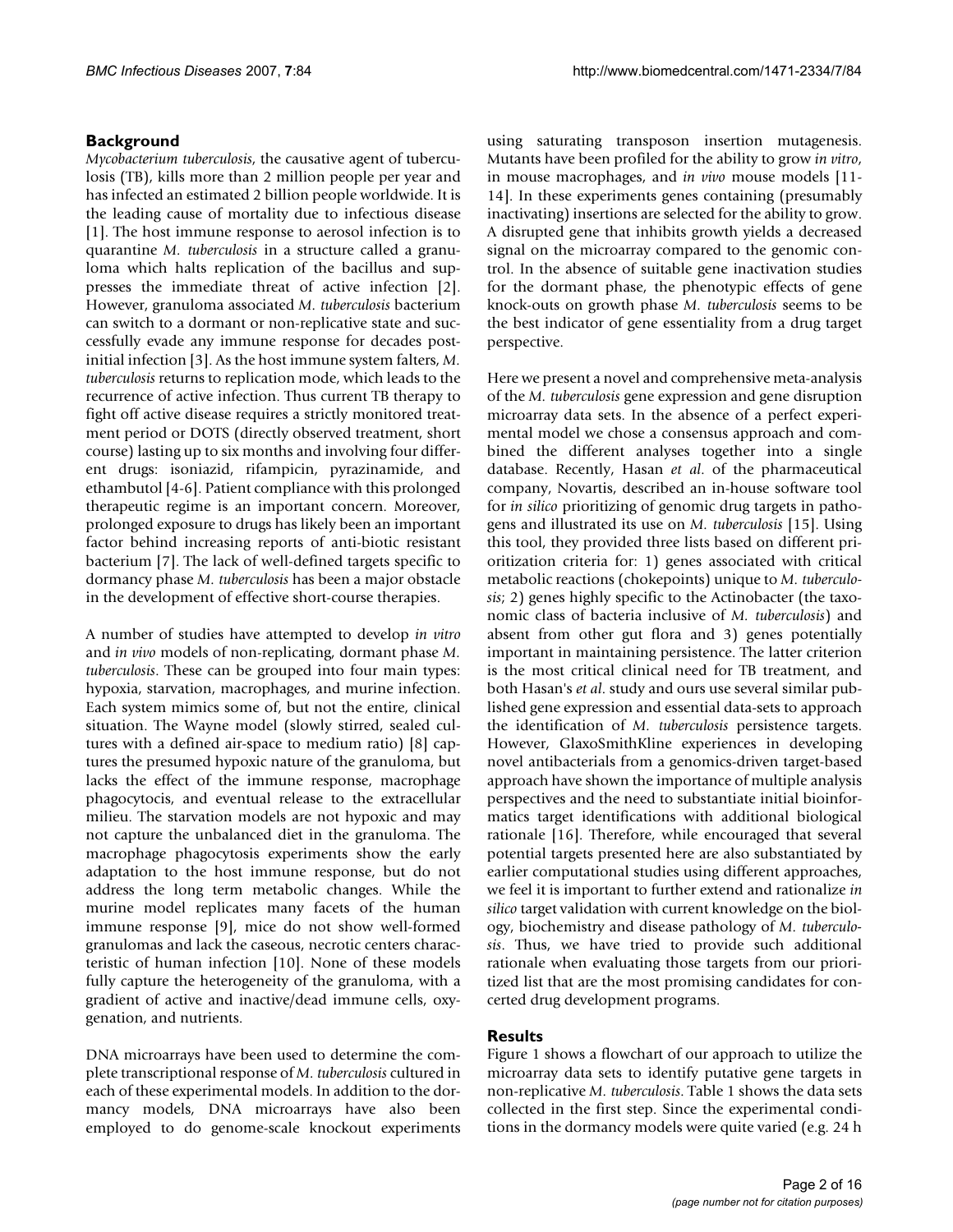of starvation in culture media to 4 weeks in whole mice), the expression results for each gene were normalized (Fig. 1, Step 2). A zero to five scoring system was developed based upon two criteria. The first criterion was the overall relevance of the experimental conditions to persistance in the granuloma. The mouse macrophage and whole animals studies model the immediate response of *M. tuberculosis* to immune attack and long term survival in the host. The granuloma itself is characterized by avascularization and necrosis which have been modeled by the hypoxic and starvation conditions. The maximum score for a particular experimental dataset was adjusted based on potential relevance to the clinical occurrence of dormancy phase *M. tuberculosis* infections. For studies with multiple time series sampling, increasing weight was given to later timepoint samples. The second criteria involved the rank order of gene expression in a particular study which allowed for cross-study comparsions (See Table 1 and Methods for details on the scoring scheme). Down-regulated expression was scored the same as up-regulated expression except that negative values were used to easily separate the two sets of results. (Some genes show significant scores in both the up-regulated and down-regulated data sets. This is not surprising considering the variation among studies in experimental situation and the number of timepoints.) The knockout experiments were similarly scored by rank order of effect on growth, except that genes having no effect were scored as zero.

In Step 3 scores for each gene in each of the experimental conditions were collected into a Microsoft Access database. Reference fields were added to facilitate prioritization, such as the Refseq ID, Genbank function, Genbank note, Tuberculist classification, and KEGG and Sanger Center links. These data are available in Additional file 1.

There are two important characteristics of this meta-analysis: i) in order for a gene to score well it must be in the top quarter of highly induced genes across several experimental models of dormancy and ii) the expression levels for the highest expressing genes are attenuated. The latter item has the effect of avoiding the situation where a very large fold increase in one experiment dwarfs all other results. The first point is illustrated by the intersection of the top 400 genes  $(\sim 10\%$  of the genome) from the hypoxia, starvation, and *in vivo* murine models, shown in Fig. 2. The great majority of the high scoring genes come from the subset where two or three of the groups intersect. By combining the data from different models, a consensus view can reached about the particular genes and pathways most critical for survival in the dormant state.

## *Multi-gene trends*

Figure 3 shows a comparison of the functional classes [17] of the up-regulated and down-regulated genes to the whole genome. The proportion of genes in the top 10% of up or down-regulated genes was divided by the proportion of that functional class in the entire genome and the ratio is plotted. The following sections highlight differential changes in particular functional classes shown in Fig. 3 as well as other multi-gene expression results that impacted the selection of therapeutic targets.

**Table 1: Sources, experimental models, and scoring criteria for** *Mycobacterium tuberculosis* **DNA microarray gene expression and genome-wide gene knock-out (growth phase essentiality) data used in this study.**

| <b>Reference</b>               | <b>Experimental model</b>                                                                            | Timepoint: Maximum score <sup>a</sup> |
|--------------------------------|------------------------------------------------------------------------------------------------------|---------------------------------------|
| Betts et al., 2002 [116]       | Starvation under controlled $O_2$                                                                    | 96 h: 3                               |
|                                |                                                                                                      | 24 h: 2                               |
|                                |                                                                                                      | 4 h: I                                |
| Hampshire et al., 2004 [30]    | Nutrient depletion under controlled $O2$                                                             | 62 and 75 d: 5                        |
|                                |                                                                                                      | 49 d: $4$                             |
|                                |                                                                                                      | 18 d: 2                               |
| Muttucumaru et al., 2004 [115] | Wayne model of hypoxia [8]                                                                           | 14 d (NRP-2): 4                       |
|                                |                                                                                                      | 7 d (NRP-1): 2                        |
| Voskuil et al. 2004 [31]       | Wayne model of hypoxia [8]                                                                           | 30 and 80 d: 5                        |
|                                |                                                                                                      | 14 and 20 d: 4                        |
|                                |                                                                                                      | 10 and 12 d: 3                        |
|                                |                                                                                                      | 6 and 8 d: 2                          |
| Schnappinger et al. 2003 [29]  | Infection of mouse macrophages, $+/- \gamma$ -INF                                                    | 24 and 48 h: 5                        |
| Karakousis et al., 2004 [117]  | Hollow fiber subcutaneous implant in mice                                                            | 10 d: 3                               |
| Talaat et al., 2004 [118]      | Infection of mice. MTB harvested from lung <sup>b</sup>                                              | 28 d: 3                               |
| Sassetti et al. 2003a [13]     | TraSH mutated libraries grown on solid media                                                         | 14d:5                                 |
| Rengarajan et al. 2005 [12]    | Infection of mouse macrophages, $+/- \gamma$ -INF<br>with TraSH mutated libraries of M. tuberculosis | 7 d: 5                                |
| Sassetti et al. 2003b [14]     | C57BL/6] mice infected with TraSH mutated<br>libraries of M. tuberculosis                            | 7, 14, 28 and 56 d: 5                 |

#### Footnotes

aMaximum score based on relevance as a dormancy model.

bRatio of *M. tuberculosis* from Balb/c lung to MTB in aerated culture for 28 d.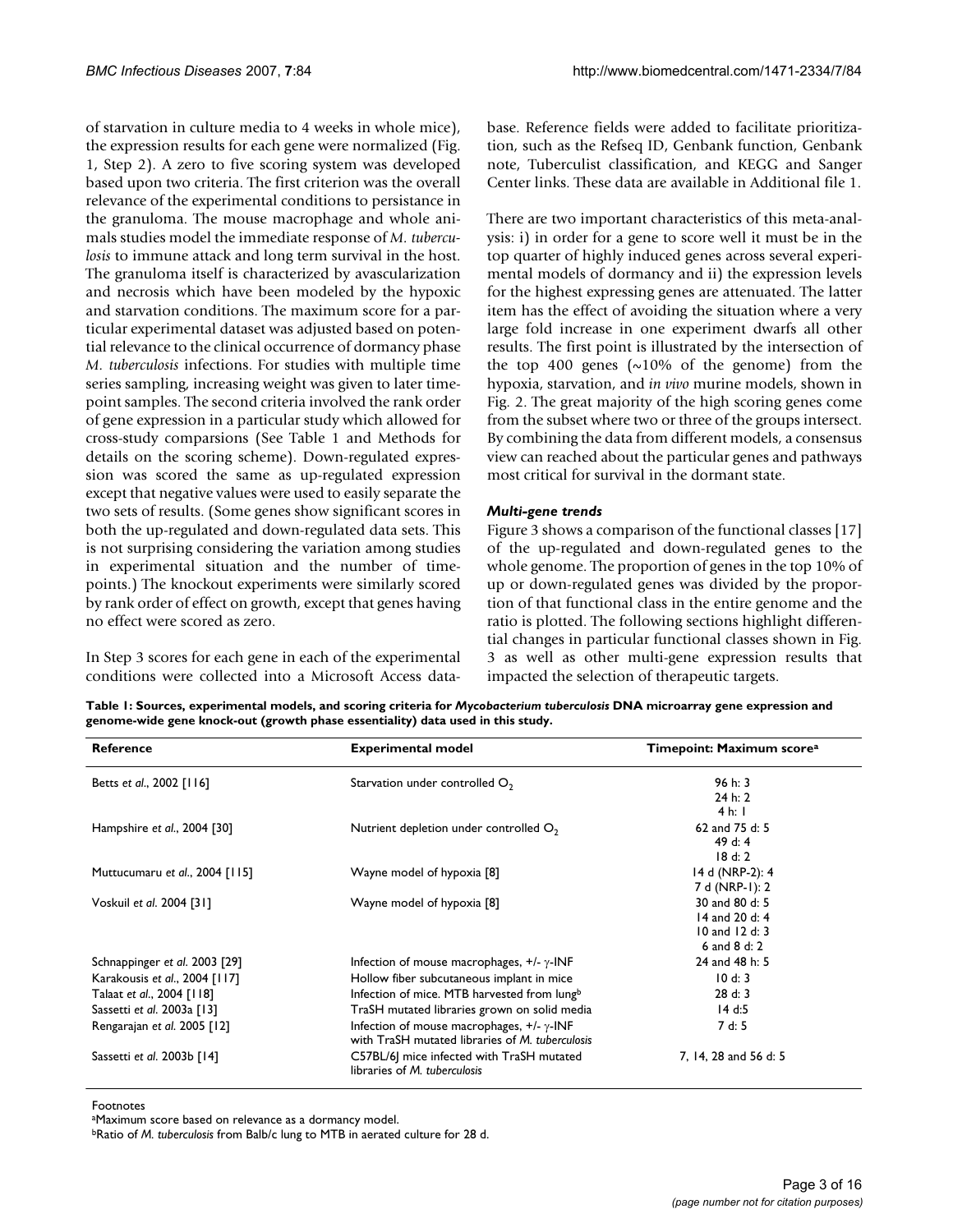

#### Figure 1

Flowchart of the process used to generate the prioritized list of tractable therapeutic targets.

#### **devR** *regulon*

There is significant experimental evidence that the transcriptional regulator *devR* (also called *dosR*) is a key factor in the metabolic shift-down to non-replicative persistence (see Discussion). Based on the 20 nt consensus sequence of *devR* and microarray expression results, two studies have identified 53 genes that appear to be induced in response to *devR* activation [18,19]. The analysis here shows 81% of the 53 genes in the *devR* regulon are in the top 5% of highest scoring genes, confirming the impor-



#### Figure 2

Overlap of the top 400 highest-scoring genes (~10% of the genome) from each of the three types of experimental models of dormancy. Murine refers to *M. tuberculosis* cells isolated from mouse macrophages, subcutaneous hollow fiber, and lung.



#### Figure 3

Ratio of the number of genes in the highest-scoring fraction (top 10%) to the number in the entire genome, for each classification described in Cole, *et al*. [17]. Ratios greater than 1 indicate that the genes are over-represented in the highestscoring fraction relative to their representation in the whole genome.

tance of this regulatory element in dormancy under a variety of experimental conditions (see Additional file 2). Only up-regulated genes were extracted from the data sets [18,19] so it is expected that these 53 genes show higher than average up-regulation scores (see Kendall [20] and Ohno [21] for analyses that included genes down-regulated by *devR*). Fig. 4A shows a comparison of the expression pattern for the entire genome and the *devR* regulon.

While the 53 genes regulated by *devR* appear to play an important role in dormancy, nearly 60% of the genes do not have an annotated function. In order to gain some insight into the genes regulated by this system, we searched against INTERPRO (version 12.0) and the COGS database [22,23]. While some of the assignments are speculative, (i.e. based on partial overlap with a domain of known function [24]) several useful clues emerge. Eleven genes are involved in carbohydrate and fatty acid metabolism, and eight genes function in electron transfer. We suggest these genes reflect the biased nutrient pool and lack of oxygen, requiring altered pathways for biosynthesis and to generate oxidizable metabolites and utilization of other terminal electron acceptors. The occurrence of four transporters also indicates a limited nutrient pool. Among the other genes of the *devR* regulon, only two genes alter translation compared with possibly seven transcriptional regulators. This makes the *devR* regulon even more significant when one considers the cascading signal that is produced. These and the other regulators (36 of the 190 total are in the top 10%) show that *M. tuberculosis* has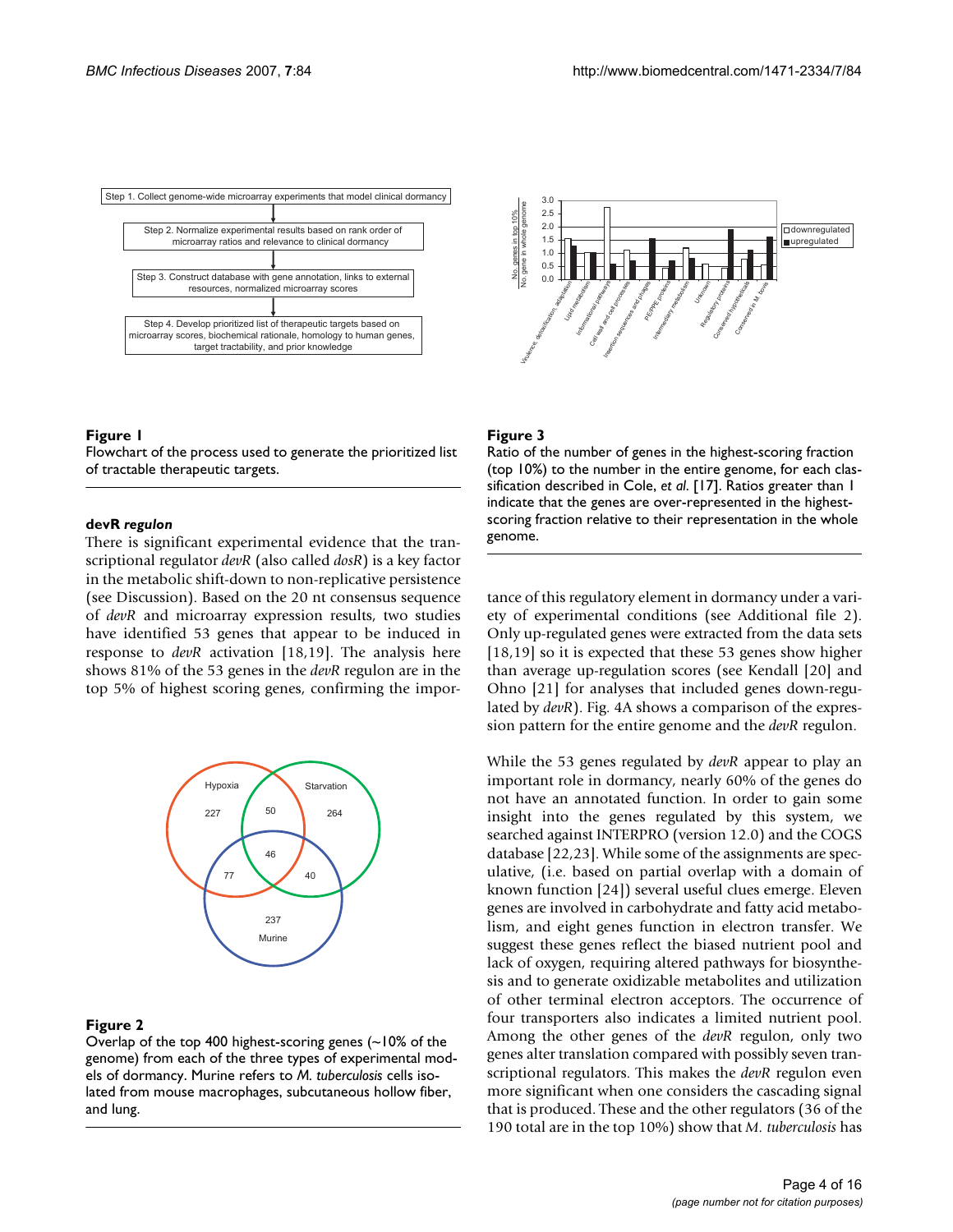

#### Figure 4

Histogram of the distribution of upregulated and downregulated gene scores for the entire genome overlaid with the distribution from the *devR* regulon (A) and the *relA* regulon (B).

to make global changes to achieve a dormant state. There are several genes involved in nucleotide biosynthesis despite the fact that the genome has been replicated prior to entry into the non-replicative state [25]. This can be rationalized by the need to make repairs to maintain the integrity of the genome over decades [26]. The signal from the expression experiments for the universal stress proteins (USPs) is very strong: six of the eight USPs are part of the *devR* regulon, and five of those are in the top 5% of upregulated genes.

Only six of the 53 genes have an effect on growth in the gene disruption experiments (TraSH), supporting the idea that their main role is in shifting to and maintaining the non-replicative state. *DevS*, a regulator of *devR* (see below) inhibits growth *in vitro* [13] and significantly in the mouse macrophage model [14], consistent with the response to nitric oxide [18], Disruption of one of the USPs inhibits *in vitro* growth [13]; the others had no effect. The gene with the highest growth inhibition score (9.4) was Rv2004c. This gene has a partial overlap and low similarity to gluconate kinase, but is highly similar to COG2187, a conserved bacterial domain of unknown function.

## *C2 metabolism*

Fig. 3 shows modest changes in the proportion of genes involved in intermediary metabolism and respiration. We interpret this to mean *M. tuberculosis* has kept a portion of its metabolic repertoire intact to adapt to hypoxia and a biased nutrient supply. Up-regulation of genes in  $C<sub>2</sub>$ metabolism, especially enzymes that maintain redox balance, utilize alternate terminal electron acceptors, or handle the increased two-carbon flux point to these proteins as particularly important in the metabolic alterations made for survival in the hypoxic granuloma.

#### *Downregulation of ATP synthesis*

Consistent with previous work and analysis [9,27] the data here shows a strong down-regulation of the  $F_1-F_0$ ATP synthase (see Additional file 3), a likely consequence of hypoxia and the utilization of other terminal electron acceptors. It thus seems probable that ATP is a scarce resource in the non-replicating cell.

#### *Down-regulation of ribosomal proteins*

Hu *et al*. [28] showed a 98% decrease in protein synthesis using 35S-met pulse labeling experiments with microaerophilic cultures (50 days in unstirred, screwcap vials) similar to the Wayne model [8]. The transcriptional experiments collected here are consistent with this result. Over half of the 55 30S and 50S ribosomal-protein genes encoded by the *M. tuberculosis* genome are down-regulated. Fig. 3 also illustrates that information pathways (including transcription and translation) show significant down-regulation.

#### *Isoprene biosynthesis*

Fig. 5 shows the isopentenyl-pyrophosphate biosynthetic pathway in *M. tuberculosis*. Of all the metabolic pathways we examined, this pathway showed the most consistent up-regulation of genes across the entire pathway. One of the uses of isopentenyl-pyrophosphate is the biosynthesis of decaprenyl phosphate, which is needed for cell wall construction (see Discussion). Consistent with this role is the result that insertion into *dxs1*, *ispD*, *ispE* and *ispF* show inhibition in the *in vitro* growth experiments [13]. Significant synthesis of cell wall components is also needed to survive the multiple stresses inside the macrophage phagosome. Nearly all of genes in the pathway are up-regulated in the mouse macrophage model [29]. Also contributing to the high expression scores are the later time points in the long terms experiments [30,31]. This may reflect the continuing need to maintain membrane integrity during long term survival.

## **Discussion**

Our analysis suggests that during dormancy *M. tuberculosis* performs limited protein synthesis. The pathogen spends its available resources on maintaining cell wall, membrane potential and genome integrity as well as resisting host defenses.

The main objective of our analysis was to develop a prioritized list of genes that might be suitable targets for drugs effective against non-replicating bacilli (Fig 1, Step 4). The foremost assumption is that genes that are highly expressed in a number of experimental situations are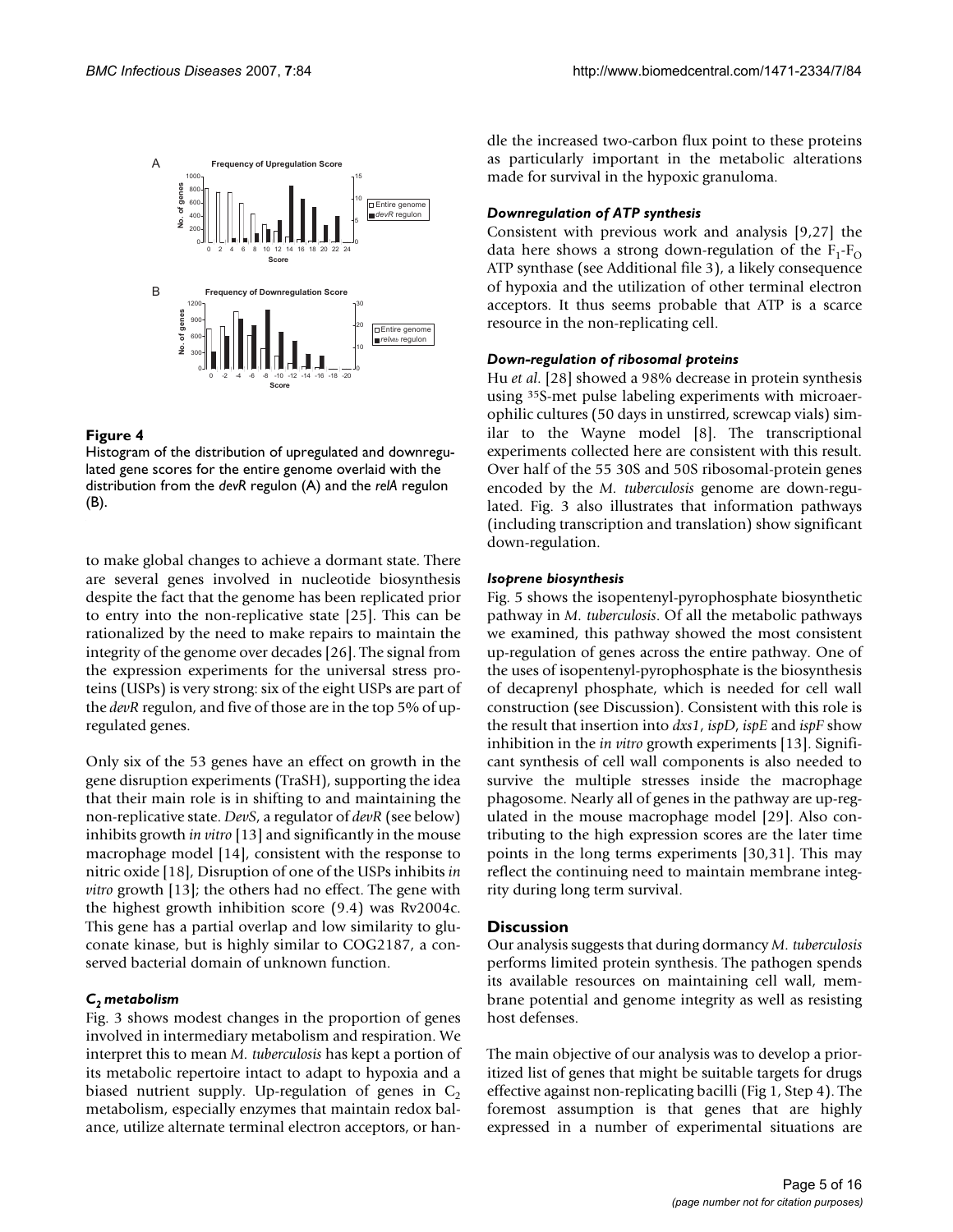

## Figure 5

The two biosynthetic pathways for isopentenyl-pyrophosphate biosynthesis. The gene products (enzymes) from the *M. tuberculosis* genome presumed to catalyze each transformation are specified by the Rv numbers. Enzymes for which there is not a relevant orthologue in the *M. tuberculosis*  genome are labeled as missing. [119] [76].

important for persistence of non-replicating *M. tuberculosis*. This was not an absolute criterion but pathways or multimeric complexes in which only a single gene was upregulated were judged to be less important or anomalous results and, therefore were considered to be lower priority targets. The knockout experiments address a fundamentally different question than do the dormancy experiments (e.g. replication versus non-replicative survival). The focus of this analysis is on the non-replicative state. Targets that show both up-regulation in the dormant state and inhibit growth are certainly more interesting, but it may well be the case that genes required for survival in the non-replicating state have no effect on growth. As an example, Rengarajan *et al*. found that genes expressed under hypoxic or low nutrient conditions simulating the granuloma environment, are not necessarily essential for intracellular growth in macrophages [12]. In bacteria, growth essential genes are often constitutively expressed while virulence and environmental response genes tend be highly regulated yet essential during those periods of high induction. Thus one would expect that different groups of genes play distinctive roles, and have transient importance for viability, in the non-replicative versus replicative phases of the bacterium's life cycle.

Here we discuss the relative tractability of proposed dormancy phase modulated genes and pathways as drug targets for the eradication of dormancy phase *M. tuberculosis*. The individual genes and scores discussed below are listed in Additional file 4. Since not every gene in a particular pathway scored highly, we included additional low scoring pathway proteins in order to provide context for targeting particular pathways.

## **devR** *regulon and other regulatory systems*

An effective immune response that halts disease progression typically results in formation of granulomas. It is in these granulomas that the non-replicative bacilli are believed to reside [32,33]. Based on the nature of the granuloma, it is very likely that the non-replicating bacilli are surviving in an hypoxic environment. Granulomas are necrotic, avascular lesions that are walled off from the immune system. They are made up of caseous (chalky) centers and contain dead macrophages, T-cells and the tubercular bacilli [34,35]. This environment also has ramifications for the nutrient supply.

The results here and elsewhere [18,19,36,37] clearly show that the *devR* regulon (also known as the *dosR* regulon) is a significant regulator of genes in response to the experimental stressors of hypoxia and nitric oxide. This, combined with the production of nitric oxide by host immune cells and the likely hypoxic nature of the granuloma, makes a strong, albeit circumstantial, case for this regulon to be a primary trigger in the metabolic shiftdown to achieve the non-replicative state.

Additional evidence comes from Malhotra *et al*. [38] where guinea pigs were infected with wild type H37Rv *M. tuberculosis* and a *devR*::*kan* mutant. After 47 days the lungs of the animals infected with the mutant strain showed small granulomas (<20%) and a normal lung architecture; the lungs of the animals infected with wild type showed partial to complete destruction with granulomas taking over 45–85% of the lung. Using the less virulent strain *Mycobacterium bovis* BCG, Boon and Dick showed that a *devR*::*kan* mutant grew at the same rate as wild type during the aerated phase of the Wayne model, but had a 1500 fold decrease in viability during the 5 week hypoxic phase [39]. Mice lacking iNOS are rapidly killed by *M. tuberculosis*, whereas mice with functional iNOS yield chronic infections. One interpretation is that nitric oxide activates *devS* and *devR*, resulting in metabolic downshifting and latent infection. Without the nitric oxide signal, the regulon is not upregulated and cell division continues until the host is killed [40,41].

## devS*/*devT *devR two component sensor*

Two component response regulator systems are found in bacteria, fungi, and plants [42,43] and are already being exploited as new antibiotic targets [44,45]. These systems consist of a sensor kinase (component 1) which autophosphorylates histidine, then transphosphorylates a conserved aspartate of its cognate transcriptional regulator (component 2). *M. tuberculosis* has eleven complete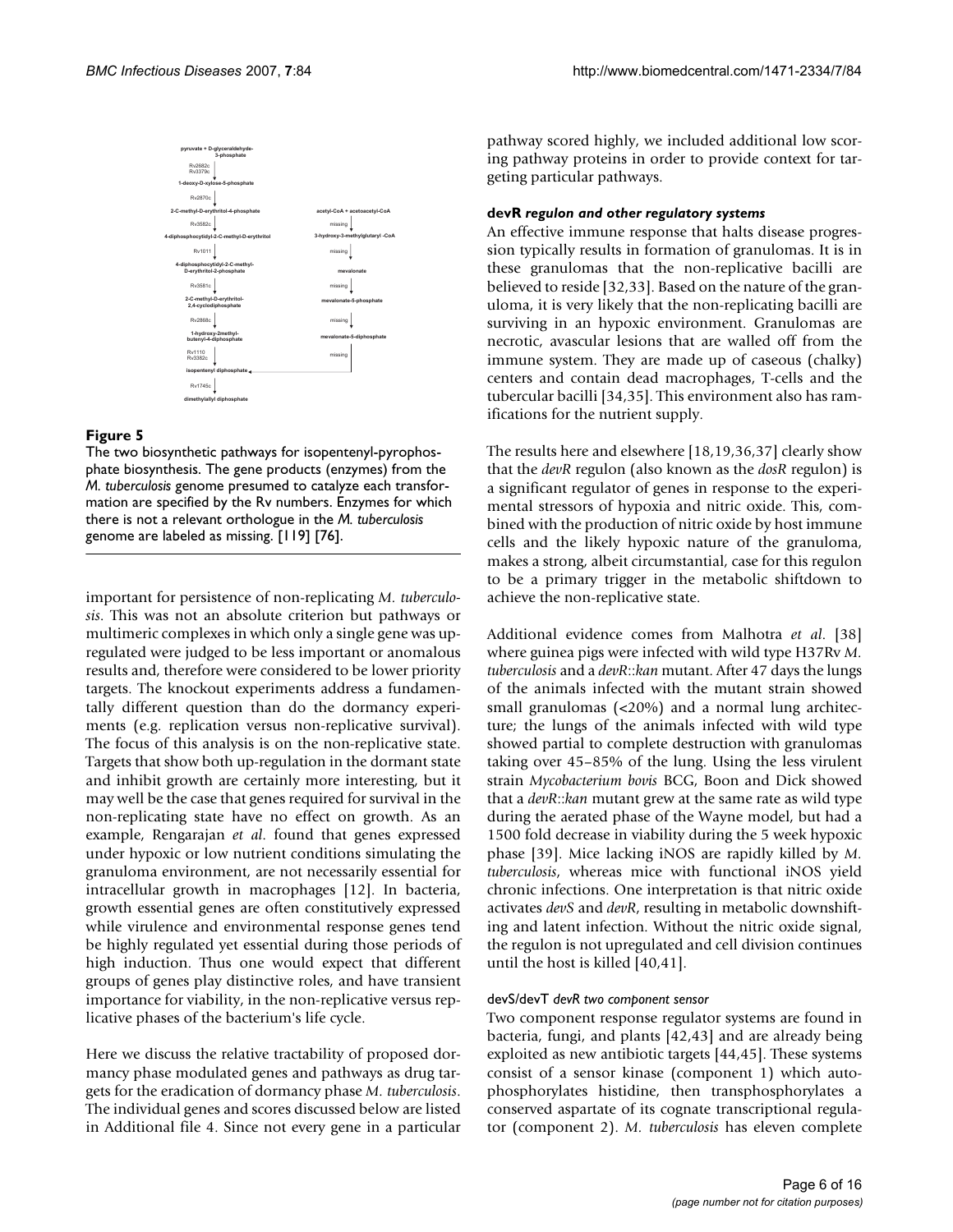systems and seven orphans belonging to sensor kinase and response regulator families [17]. It has been shown that recombinant sensor kinases *devS* and *devT* autophosphorylate to stable phosphoproteins, but rapidly transphosphorylate *devR* [46-48], confirming these as members of the two component family. Additionally several papers have identified *devS/devT devR* as a strong candidate for therapeutic intervention [15,47,49,50,6,51,52]. The results collected here are consistent with these analyses. It interesting to speculate that this approach may work not by killing *M. tuberculosis* directly, but by forcing them out of the non-replicative state, [2] leaving them susceptible to the usual anti-microbial agents. If the regulatory system having significant control over non-replicative metabolism were disrupted, this could lead to exit from the non-replicative state or a metabolic catastrophe. Ideally the cell would suffer unregulated expression with insufficient resources from which it could not recover. Paving the way for further work are recent papers which describe a validated high-throughput screening assay [49]. and x-ray crystal structures of the C-terminus of *devR*, with and without DNA bound. [50]. A fluorescence polarization assay has been described for binding of component 2 to its cognate DNA sequence [53].

A bifunctional inhibitor or a combination of compounds may be necessary to attack the sensor kinase since it took knockouts of both *devS* and *devT* to prevent phosphorylation of *devR* after 2 h of hypoxia [46]. Blocking *devR* binding to its cognate DNA-binding sites might require a less complex therapeutic strategy. The ATP site here and in the universal stress proteins and mprA, mprB regulators (below) offers the opportunity to take advantage of the growing expertise in development of kinase inhibitors [54].

## *Universal stress proteins*

Universal stress proteins (USPs) are a family of proteins that are produced by bacteria in response to a range of environmental stressors and cause a significant change in metabolism [55]. In our analysis, five of the eight *Usp* genes in the *M. tuberculosis* genome score in the upper 5% of expression results. The exact function of USPs in TB pathogenicity is not fully understood although studies in other species suggest they likely play a key cellular role. The function of UspA from *E. coli* has been characterized by Nyström *et al*. [56]. Increased expression of UspA to physiological levels caused a global change in protein expression and decreased cell growth on minimal media, and decreased expression (*via* insertional inactivation) results in a disruption of glucose metabolism and excretion of acetate. The authors proposed that UspA may have a direct effect on alteration of the flux of carbon through the primary metabolic pathways during arrested growth [57]. UspA has autophosphoryating activity [58] but is

also phosphorylated by other proteins, including TypA [59]. If the parallels to other species hold, USPs in *M. tuberculosis* might affect the regulation of primary carbon metabolism, cause changes in the expression of a significant number of proteins, and generally modulate the metabolic shift to stasis. All eight of the Usp members found in *M. tuberculosis* show the ATP binding signature found in MJ0577 [60], for which there is a crystal structure with ATP bound [61]. Since ATP-competitive inhibitors are well-known, the USPs are very attractive targets. There is also a crystal structure of Rv1636 (unfortunately the lowest expressing member) opening up rational design approaches.

## **mprA***,* **mprB** *two component sensor*

A second two component sensor kinase/transcriptional regulator, mprA/mprB, also appears to be involved in persistent infections. Biochemical characterization of the phosphorylated intermediates has established this as a *bona fide* two-component system [62]. Knockout experiments show a survival disadvantage in long term infection in mouse models, though the effect is tissue specific. Mice co-infected with wild type H37Rv *M. tuberculosis* and an mprA::Kmr mutant were analyzed after 147 days. In the spleen, 2% of the culturable *M. tuberculosis* were mutants, in the lung, 25% were mutants, and in the liver, 75% were mutants [63].

Bacterial sigma factors play a role in transcriptional initiation. A recent review summarizes the current state of knowledge of the *Mycobacterium* family [64]. Several sigma factors are up-regulated (*sigB, sigE, sigH, and sigF*) and there is a tantalizing functional connection between the *Bacillus subtilus* sigma factor *sigF* involved in sporulation and the *M. tuberculosis* homolog [65,66]. Cappelli *et al*. show *sigG* upregulation after 7 days in human macrophages, suggesting a role in adjusting transcription to survival inside the macrophage [67]. However, any novel anti-TB strategy based on the targeting of transcriptional components such as sigma-factors, would need to demonstrate some advantage over current rifampin therapy which also disrupts transcription through the inhibition of RNA polymerase activity. The *mprA*/*mprB* two-component system has been shown to directly regulate *sigB* and *sigE* [68]. The effect of the *mprA*::Kmr mutant was not as dramatic as could be hoped for, but if the link with the sigma factors and the metabolic shutdown in sporulation is substantiated, then the result of inhibition of *mprA* or *mprB* may be to reactivate *M. tuberculosis*.

## **relA** *regulator/phosphorylase*

Under conditions where amino acids or carbon are limiting, bacteria shift their metabolism via a series of wellstudied pathways known as the stringent response. Disruption of the stringent response is a potential mecha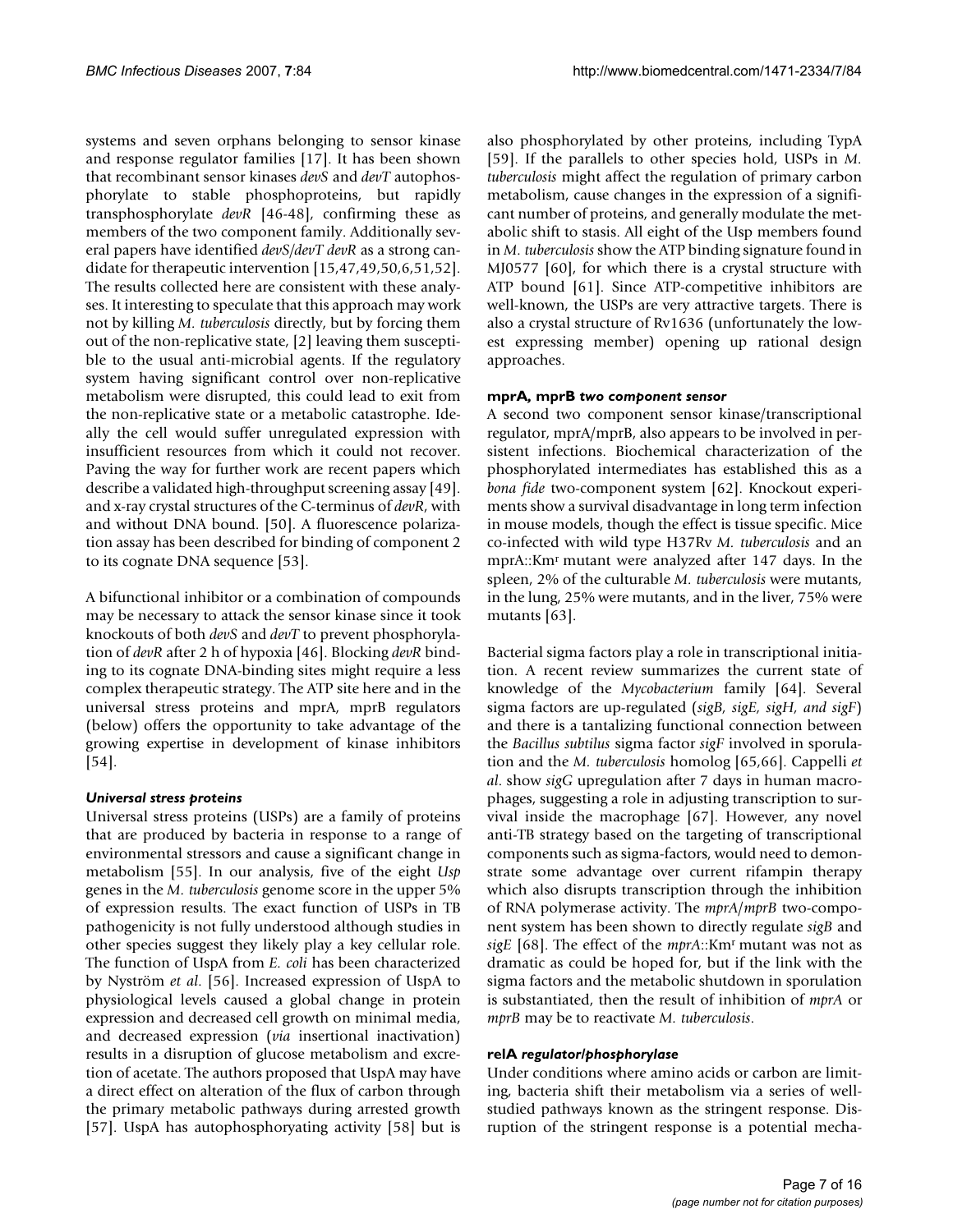nism to force *M. tuberculosis* to exit from dormancy phase. In *M. tuberculosis*, the stringent response is mediated by *relA* (aka *Rel<sub>Mtb</sub>*, Rv2583c) which synthesizes and degrades hyperphosphorylated guanine nucleotides that in turn affect RNA polymerase and gene expression [69-72]. Dahl *et al*. compared *relA* knockouts with wild type under nutrient sufficient and starvation conditions and analyzed the expression patterns [69]. They concluded that *relA* globally down-regulates the cellular translation apparatus, including 54 of 58 ribosomal proteins. Fig. 4B shows the comparison of the expression profile of the down-regulated genes for the whole genome and the genes in Dahl *et al*. shown to be differentially regulated during starvation in *M. tuberculosis* wildtype but not in *relA* deletion mutants. *relA* showed a modest change in up-regulated expression, scoring 3.8, not far from the genome median of 3.1, and the positive scores do in fact come from the starvation conditions (Additional file 4). Hasan *et al*. [15] similarly scored *relA* low as a persistence target. However, despite the low score we feel that *relA* should be a good therapeutic target, especially if it disrupts the regulation of protein synthesis. It seems probable that *devR* and *relA* are working in concert, each responding to different environmental cues, to achieve the metabolic downshift to the non-replicative state.

# *C2 metabolism*

The dual stresses of an unbalanced nutrient pool and hypoxia place significant demands on the regulation of metabolites through the two-carbon pathways. Transcriptional analyses [29,73] suggest *M. tuberculosis* survives in the host on a nutrient pool rich in fatty acids and poor in carbohydrates [17,74]. Fatty acids are broken down to acetyl-CoA by the five-step beta-oxidation pathway. *M. tuberculosis* has 34 acyl-CoA synthases, 34 acyl-CoA dehydrogenases, 21 enoyl-CoA hydratases, six 3-hydroxyacyl-CoA dehydrogenases, and six acetyl-CoA C-acetyltransferases. There are over 250 lipid metabolizing enzymes in *M. tuberculosis* compared to 50 in *E. coli*, which underlines the importance of fatty acids as a nutrient source for this bacillus [17]. The postulate has been put forward that the main storage molecule for fatty acids are triacyl glycerols and 15 *M. tuberculosis* genes showed triacylglycerol synthase activity [75]. A knockout of the most active and highly upregulated synthase, Rv3130c, named *tgs1*, completely eliminates accumulation of triacyl glycerols in hypoxic *M. tuberculosis*. As the authors suggest, inhibition of *tgs1* could lead to starvation of non-replicative cells, but may be compromised by the redundant activity of the other synthases.

## *Pantothenate biosynthesis*

Acetyl-coenzyme A (Ac-CoA) is a central intermediate in primary metabolism with roles in the TCA cycle as well as fatty acid and amino acid biosynthesis. The flux of carbon

through Ac-CoA is particularly critical to non-replicating *M. tuberculosis*. Fatty acids, via breakdown to Ac-CoA and use of the glyoxylate shunt, provide the carbon for carbohydrate synthesis and acetyl-coenzyme A appears to be the gate through which much of the utilized carbon pool must pass. The *M. tuberculosis* membrane, being rich in unusual carbohydrates [76,77], is likely critically dependent upon this carbon flux through Ac-CoA for the maintenance of its integrity.

Targeting coenzyme A biosynthesis should disrupt the flux through several pathways. Supporting this notion are inhibitors of pantothenate kinase that suppress the growth of the low GC Gram-positive bacterium, *Staphylococcus aureus*, in a typical MIC assay [78]. However pantothenate biosynthesis knockouts in *M. tuberculosis* in mouse infection experiments suggest the operation of some salvage mechanism [79]. *PanC* and *panD* are two of the five genes needed for *de novo* biosynthesis. A double deletion mutant was constructed and tested in immunocompromised SCID and normal BALB/C mice. In both strains the *panCD* knockouts show greatly attenuated virulence. The SCID mice injected with the double mutant live seven times longer than those injected with the wild type H37Rv *M. tuberculosis*. The double mutant does not kill any of the BALB/c mice, even after 1 year. Yet in both cases there is significant bacterial load. The lungs of the SCID mice eventually reach  $>10^8$  cfu, likely the cause of death. The lungs of the BALB/C mice reach almost 10<sup>6</sup> cfu after 2 weeks and show severe, diffuse granulamatous pneumonia; the infection is slowly cleared over the next months. The spleen and liver show similar pathologies. The mechanism that allows this persistence is not clear. The *panCD* knockouts are able to grow in SCID and BALB/ C mice yet have greatly attenuated virulence. The authors suggest an unidentified permease is salvaging enough pantothenate to survive but not enough to cause disease. In order for a pantothenate biosynthesis inhibitor to be effective, the supply of exogenous pantothenate must be exhausted. This is possible since, as mentioned above, the granulomas formed in the mouse do not show the central caseating necrosis found in the human lung. Testing the *panCD* knockout in a model that closely replicates the human granuloma is critical to the validation of this pathway as a potential drug target.

#### *Redox balance*

Under hypoxic conditions there is a lack of terminal electron acceptors and *M. tuberculosis* must reoxidize reduced metabolites to maintain viability. Maintaining redox balance, especially in the face of heavy use of fatty acids, is critically dependent upon the fate of the acetyl unit as it is either oxidized for energy, utilized for biosynthesis, or shunted off to intermediates to hold reducing equivalents.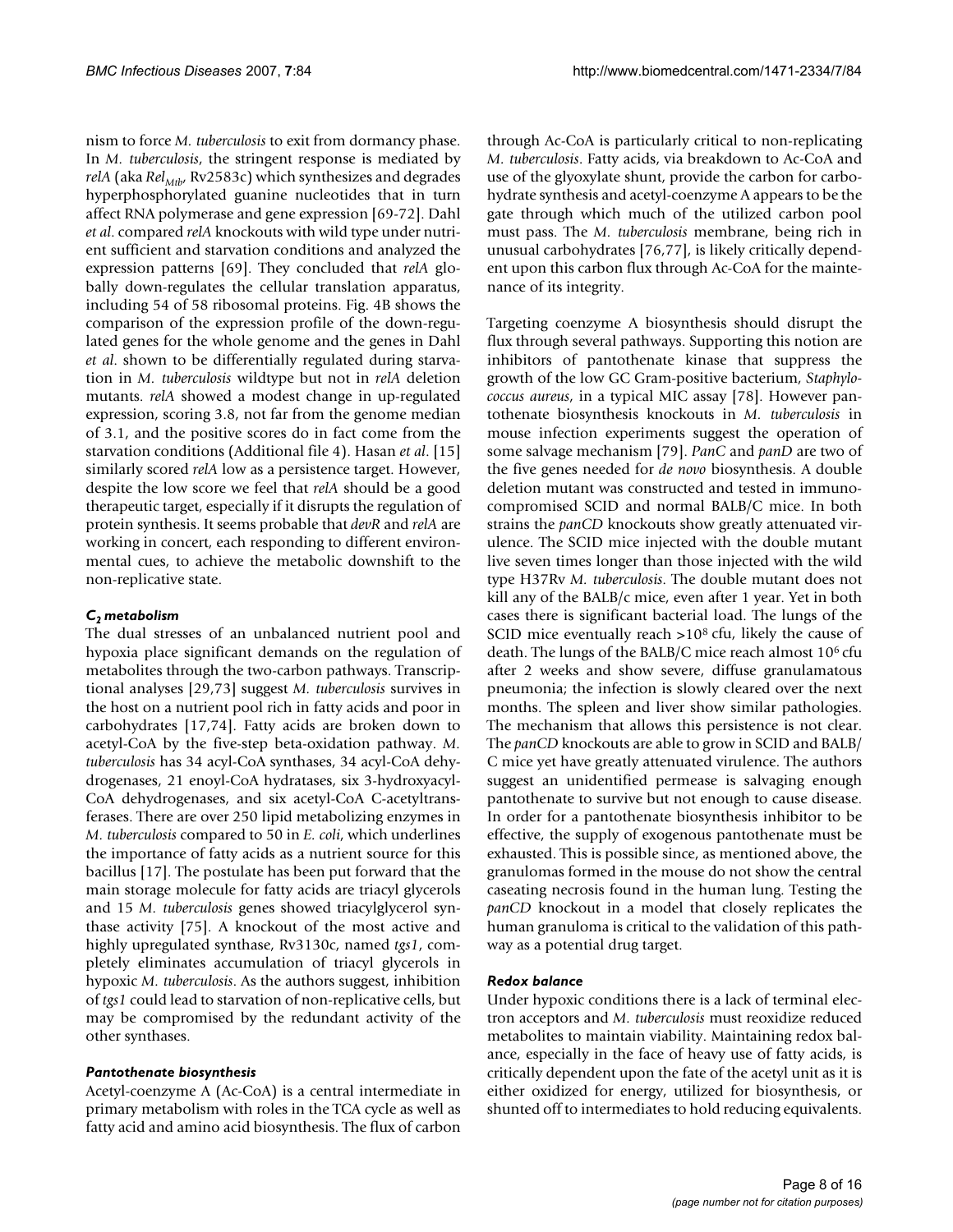Eventually some of these reduced compounds must make their way to terminal electron acceptors.

Knockouts of the genes encoding two isocitrate lyase isoforms (*icl1* and *icl2*) have shown that disruption of reactions close to or within these primary metabolic steps are effective and it has long been noted as a promising therapeutic target [74,80]. Its effectiveness in knockout experiments and with a prototype inhibitor (3-nitropropionate) is likely due to its role in enabling the utilization of the Ac-CoA pool for carbohydrate synthesis [81,74,80,82]. The 3 dimensional structure of the enzyme will also aid the discovery of inhibitors of ICL [83].

Genes for PEP (phosphoenolpyruvate) carboxykinase and a citrate synthase, both involved in carbohydrate metabolism, are also up-regulated. Three genes are annotated as citrate synthases, converting oxaloacetate and Ac-CoA to citrate and CoA. *Cit3* shows significant up-regulation and could be an attractive target if the other two enzymes do not provide a functional alternative. Malate dehydrogenase (*mez*), another enzyme intimately involved in primary metabolism, shows modest up-regulation.

Alanine dehydrogenase has been suggested to be important both for the production of alanine (utilized in peptidoglycan) and for maintenance of the NAD pool [84,85]. The kinetic behavior of the enzyme strongly suggests that its primary function is to catalyze the formation of alanine. The *M. smegmatis* alanine dehydrogenase is also suggested to have glycine dehydrogenase activity [86]. If this holds for *M. tuberculosis*, inhibition of this enzyme would also disrupt the glyoxylate pool. The potential effect on a peptidoglycan precursor, redox balance, and carbohydrate synthesis coupled with its upregulation make this enzyme a viable target. The protein was also identified in a proteomics analysis of the Wayne model [87].

Another strategy to disrupt block redox balance is to attack the key carrier of reducing equivalents:  $NAD(P)^+$ . Taking into account both avoidance of enzymes with close human orthologues and inclusion of those genes with high expression scores, the best target appears to be *nadR*. NadR is a bifunctional enzyme with nicotinamide-nucleotide adenylytransferase and ribosylnicotinamide kinase (RNK) activities.

## *Respiratory chain*

Another drug targeting opportunity created by hypoxia is the need for *M. tuberculosis* to utilize alternate terminal electron acceptors as the final step of respiration. Wayne and Sohasky [2] have proposed that nitrate is reduced by a nitroreductase (*narGHJ*) and is then excreted by a nitrite extrusion protein (*narK1, narK2, narK3*). This scheme is

supported by the transcript levels of proteins in the respiratory chain. [27] Knockouts of *narG* in a SCID mouse model with *M. tuberculosis* BCG show a decreased virulence of the mutant compared to wild type [88], leaving open the possibility that blocking nitrate reduction could be effective against a truly hypoxic adapted *M. tuberculosis*. Nitrate reduction is controlled by the strongly up-regulated *narK2*, also a member of the *devR* regulon [89]. Sohaskey has shown that the presence of *narK2* is responsible for the 75 fold difference in nitrite synthesis between actively growing, oxygenated cultures and hypoxic, nonreplicative bacilli. This represents another strategy to take advantage of hypoxia.

Knockouts of the 'fused reductase' *narX* have no effect so this gene appears to be inactive [90]. Additionally, three genes which are significantly up-regulated contain the nitroreductase ortholgous group, COG0778 (Rv2032 (*acg*), Rv3131 and Rv3127). However the lack of nitrate reductase activity after a *narG* knockout argues against these as respiratory inhibition targets [90].

Moving up the reaction path leads to the proteins in the respiratory chain. There are several redox proteins that have high to moderate up-regulation scores and are likely involved as alternate electron carriers in the hypoxic environment: fumarate reductase (*frdA*), probable NAD(P)H dehydrogenases (Rv3054c, Rv0082, Rv1812c, and Rv1854c), and ferridoxin (*fdxA*). Ferridoxin is the most significantly up-regulated of the low-redox potential electron carriers [9]. Recent studies show that phenothiazines inhibit NADH:menaquinone oxidoreductase (Rv1854c, Rv0392c) and stop growth in acute models [91,92]. This class of inhibitor may force the respiratory chain into an oxidized state and *M. tuberculosis* to behave as if it were in an aerobic environment. The potential of this mechanism to signal the bacilli to switch its metabolism back to the replication, hence more vulnerable to existing antibiotics, is an intriguing therapeutic approach.

The liability with the respiratory chain targets is the potential for redundancy. It is unknown which or how many enzymes to inhibit for a lethal blockade. However, as mentioned above, inhibition may not be the best approach. Uncoupling electron transfer with generation of the proton motive gradient or phosphorylation of ATP should be rapidly lethal. Rv1812, Rv1854c and the fumarate reductase complex are believed to be components of the oxidative phosphorylation chain and could take advantage of the uncoupling strategy. The human orthologue to fumarate reductase, NP\_004159, shows 35% identity and 51% similarity to the *M. tuberculosis* enzyme at the amino acid level, so there is the potential for toxicity that would have to be addressed.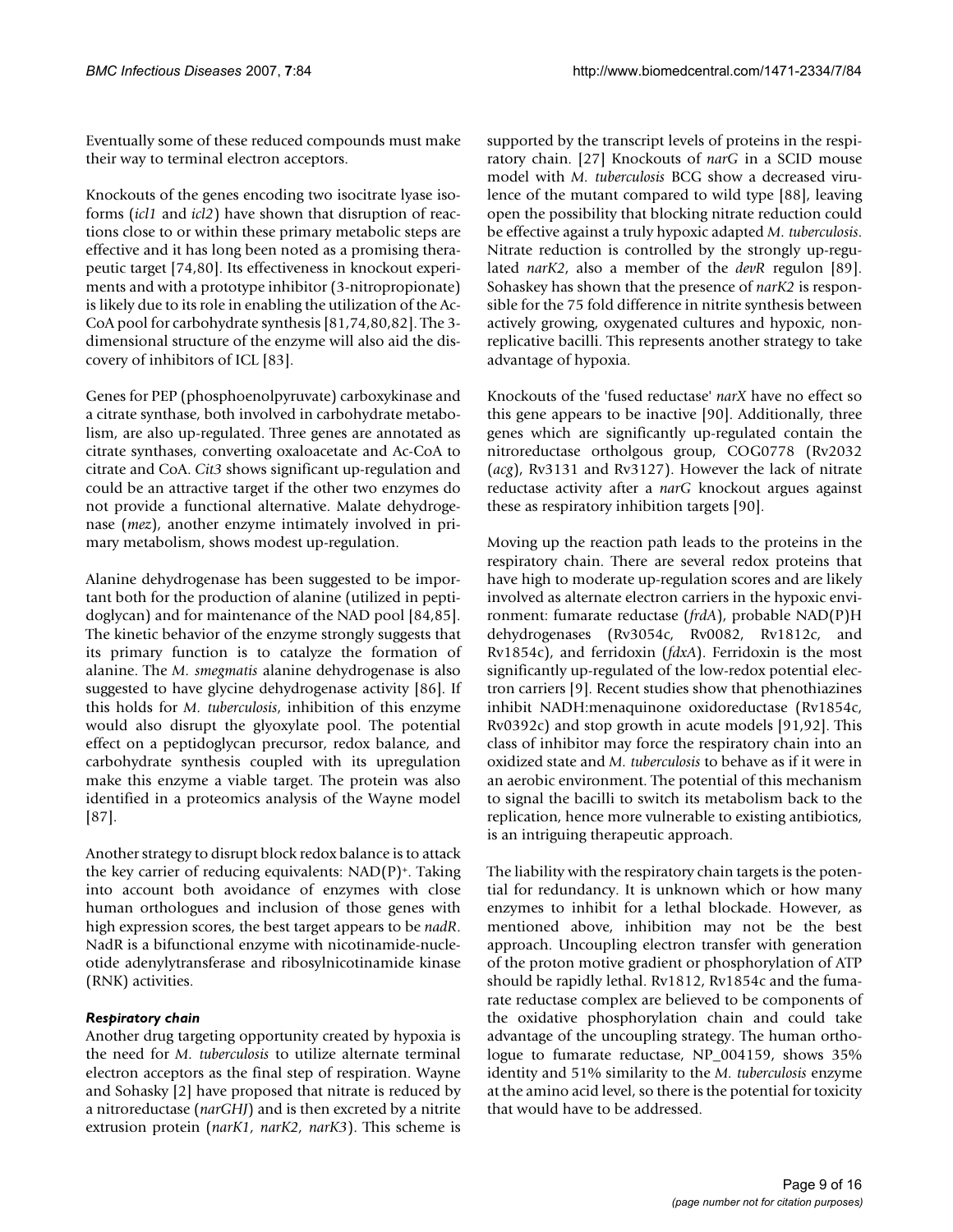## *Downregulation of ATP synthesis*

Since *M. tuberculosis* appears to have limited available ATP in dormancy phase, targeting ATP synthesis also looks to be a promising strategy. The newly discovered diarylyquinoline inhibitor of the ATP synthase proton pump [93] could be a valuable tool for establishing whether this approach would be effective against non-replicating cells. Compounds with similar modes of action as 2,4 dinirophenol that uncouple ATP synthesis from proton movement may also work provided they could be made selective for *M. tuberculosis* [94,95]. It is unclear whether targeting processes that utilize ATP would result in cell death. It is possible that they are occurring so slowly already (due to low availability of ATP) that inhibition would have a minor effect. An alternative approach would be to deplete available ATP stores. A compound that caused a futile ATP cycle could be very effective in killing dormant cells. For example if an ATP dependent transporter could be reduced so as to be only 1% efficient, this could drain the ATP pool and leave the bacterium unable to recover.

## *Sulfate transport and metabolism*

Wooff *et al*. [96] have studied sulfate transport knockouts in *M. bovis* in detail. The sulfate transporter is made up of the proteins from *cysA1*, *cysT*, *cysW*, and *subI*. Transposon insertions into *cysA1* or *subI* yield methionine auxotrophs completely unable to import sulfate which indicates that *cysA1* is the sole sulfate transporter. They conclude that *cysA2, and cysA3* are in fact thiosulfate sulfurtransferases. *M. tuberculosis* has two additional genes that are up-regulated and also annotated as possible sulfate transporters (Rv1707 and Rv1739c); it is not known whether these are active.

Wooff *et al*. also inoculated BALB/c mice with the *cysA1* auxotroph and found no difference in growth compared to wild type, suggesting that the mutant was able to survive well using exogenous sources of methionine. Recently, it has shown that *M. tuberculosis* can convert methionine into cysteine [97]. The expression results analyzed here imply that sulfur is deficient within *M. tuberculosis*. Whether this situation can be remedied by scavenging methionine is likely dependent upon the nutrient pool available in the local environment of the granuloma.

Once sulfate is transported in the cell, it is activated by conversion into adenosine 5'-phosphosulfate (APS) and 3'-phosphoadenosine 5'-phosphosulfate (PAPS). The genes for these enzymes (*cysD* and *cysN*) are significantly up-regulated. *M. tuberculosis CysN*, also known as *cysNC*, contains two fused activities, sulfate adenylyltransferase (*cysN*) and adenylylsulfate kinase (*cysC*) [98]. These genes have been cloned and the recombinant enzymes are functional and produce PAPS from sulfate, ATP and GTP [98,99]. Recent work has shown that in *M. tuberculosis* APS, not PAPS, is utilized for cysteine and methionine biosynthesis [100]. Several genes in this pathway are upregulated: *cysD*, *cysN* (transferase), *metC*, and *cysK2*. The same issue arises here as with the transporters: will methionine salvage outflank the inhibitory blockade? As above this remains to be tested with a necrotic granuloma.

There is an additional possibility, however. Another role of sulfate is in the synthesis of sulfated lipids. (See reference [101] for a review of sulfate metabolism in *M. tuberculosis*.) Sulfated lipids are synthesized from PAPS and known targets to date are *cysC* (kinase domain) and Rv1373 [100]. Inhibition of sulfolipid synthesis may be effective in the early phases of infection [102]; it is not yet known what the role of sulfated lipids is in persistent infection, but the hope is that the up-regulation of the genes for APS, PAPS and sulfolipid synthesis are indicative of a critical function.

## *Other transporters*

*CtpF* and *ctpG* are annotated as probable ATP dependent cation transporters. If the annotations are in fact correct then these are promising targets. They have the advantage of avoiding the salvage problem above and opening up the opportunity for futile hydrolysis of ATP. However, the high similarity of these two proteins with human orthologs could provide challenges in the development of *M. tuberculosis* selective inhibitors (Additional file 4).

## *Downregulation of protein synthesis*

Rifampin, a transcriptional inhibitor, is one of the few drugs effective against *M. tuberculosis* in the NRP-2 phase of the Wayne model [103]. Rifampin thus serves as an important benchmark: it has efficacy against persistent *M. tuberculosis*, so any strategy that does not have a rationale for a shorter therapy should not make the list of new targets. We put proteins synthesis inhibitors into this category. This is borne out in clinical trials: streptomycin, an inhibitor of protein synthesis the binds the 30S ribosome, is not as effective as rifampin throughout a long treatment period [104,35].

## *Ribonucleotide reductase*

The effectiveness of inhibiting ribonucleotide reductase in actively growing cells is shown by Dawes *et al*. [105]. The large and small subunits of the type Ib reductase is encoded by *nrdE* and *nrdF2*, respectively. Knockout of *nrdF2* is lethal, both validating this gene as a target, and showing that neither *nrdF1* nor *nrdZ* could substitute. In contrast to our analysis (which show up-regulation of all the *nrd* genes), quantitative RT-PCR studies of *nrdEF2* in the Wayne model shows a 10 fold decrease in expression from log phase to NRP-1, followed by a 2–3 fold increase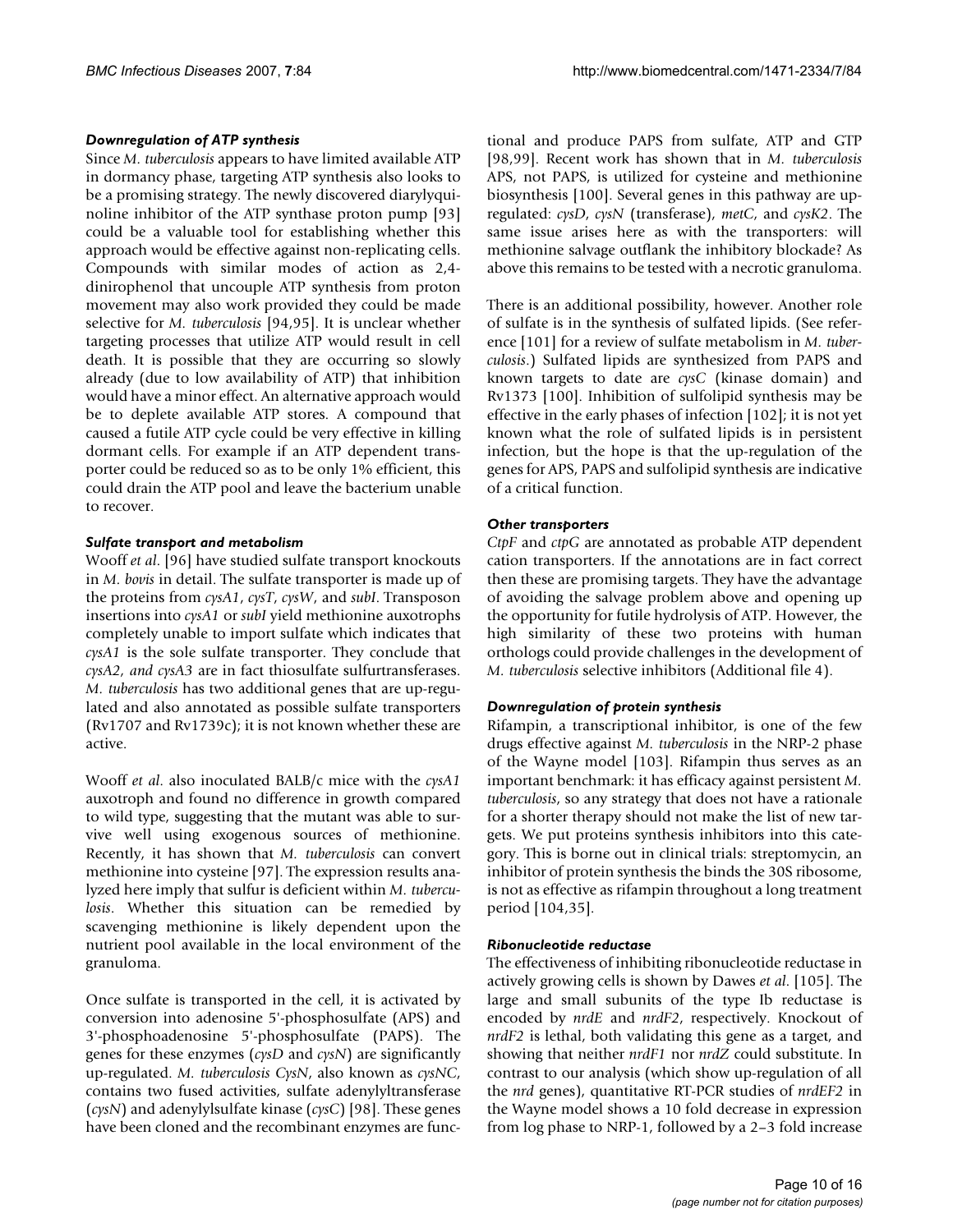from there as the cells progress into NRP-2. Dawes *et al*. also found surprising results with knockouts of *nrdZ* which encodes a putative class II reductase that is also upregulated by *devR*. The expected scenario where *nrdEF2* is down-regulated and *nrdZ* takes over during hypoxia was not observed. *NrdZ* knockouts had no effect on survival in the Wayne model or in  $B6D2/F<sub>1</sub>$  mice, even after 14 months. So it appears that *nrdEF2* is still supplying the needed pool of deoxyribonucleotides.

With regard to the main focus of our analysis, the real question is one of rate: is the rate of DNA damage to nonreplicating *M. tuberculosis* high enough so that blocking repair will shorten therapy? The main impetus for developing ribonucleotide reductase inhibitors will certainly be to kill actively dividing cells. They may have the additional benefit of preventing cells from reactivating or leaving cells with a damaged genome to die.

#### *Isoprene biosynthesis*

As shown in Fig. 5, *M. tuberculosis* solely utilizes the pyruvate/glyceraldehyde phosphate pathway for isopentenylpyrophosphate biosynthesis and lacks the mevalonate pathway found in eukaryotes and some low GC Gram positive organisms [76]. Isopentenyl-pyrophosphate is a precursor in the synthesis of decaprenyl phosphate. Decaprenyl phosphate is a 50-carbon lipid that has at least 2 functions in the productions of the mycolic acid-arabinogalactan-peptidoglycan complex of the cell wall [76]. Nearly all of the enzymes of the cell wall biosynthetic pathway show low up-regulation scores (typically  $0 - 4$ ; as an example, *murA, murB, murC, murD, murE, murF*, and *murG* score 1.5, 0, 0, 2.2, 3.9, 0.3, and 3.8 respectively). Cell wall biosynthesis is already targeted by isoniazid (which is most effective in the first few days of TB treatment) [104], and the expression scores are low, so the argument can be made that targeting the cell wall is not interesting in the context of attacking non-replicating *M. tuberculosis*. However a recent review argues that maintenance of the membrane in persistent *M. tuberculosis* is important for long term viability, but the biochemical mechanisms are very difficult to determine [106]. The function of decaprenyl phosphate as a carrier molecule may be more disruptive to downstream processes. We believe that this coupled with the knockout and up-regulation seen in the long term experiments makes this pathway a viable target.

## *Other Targets*

#### *lysine-*ε*-aminotransferase*

Lysine is biosynthesized starting with aspartate and pyruvate, the so-called diaminopimilate pathway. The data here shows that this pathway is significantly downregulated. An altenative pathway exists in fungi, which starts with Ac-CoA and 2-keto-glutarate. The final enzyme in the fungal pathway, lysine-ε-aminotransferase, has been identified in *M. tuberculosis* while the other nine enzymes are either absent or yet to be annotated. Lysine-ε-aminotransferase is also found in several bacterial and fungal species. Its role in non-replicative metabolism is not clear. The high up-regulation score makes this an intriguing potential target. A crystal structure of this enzyme has recently been reported which could facilitate rational drug design [107].

#### *Membrane protease regulating envelope composition*

Rv2869c has been identified as an intramembrane cleaving protease (iCLIP) that regulates the composition of mycolic acids and some phosphatidylinositol mannosides in the *M. tuberculosis* cell envelope, as well as having transcriptional effects on other lipid metabolizing enzymes [108]. A deletion of the protease had no effect on cell counts in infected mice after 24 h indicating that it is not critical for the acute phase of infection, however after 22 weeks the bacterial load in the lung was down 10,000 fold compared to wild type. The up-regulation score for this enzyme is not even at the genomic median, but the knockout results, as well as the lack of a closely related human homolog, make a compelling case for this as a therapeutic target.

#### *Chaperonins/HSP*

Wayne and Sohaskey have suggested that the decreased effectiveness of rifampin in the non-replicative state in the Wayne model could be due in part to the stabilizing effect of the chaperonins [2]. Thus a combination therapy of rifampin and a chaperonin inhibitor has the potential to shorten the therapeutic regimen. Alpha-crystallin 1 (Rv031c, *hspX*, *acr1*) has a large molecular chaperone domain [24] and is among the genes most highly induced in the *devR* regulon. The biology of alpha-crystallin 1 is complex as evidenced by the effect on growth when the genes are knocked out. Recent work has shown more rapid initial growth and increased colony counts in mouse lung and spleen in *acr1* knockouts [109,110]. These findings suggest that *acr1* has a role in the growth rate both during the initial stage of infection and long term persistence. The role of *acr1* as a growth modulator raises the attractive possibility that interfering with its function could cause a beneficial switch to active replication.

The second of two alpha-crystallins in *M. tuberculosis*, encoded by the gene *acr2*, has one of the highest expression scores, consistent with Stewart *et al*. [111] where it was up-regulated at every stage of infection. A knockout of the *acr2* gene had no significant effect on bacterial load in the mouse lung or spleen, though the mice did not experience as significant weight loss as those infected with wild type. An interesting experiment would be the effect of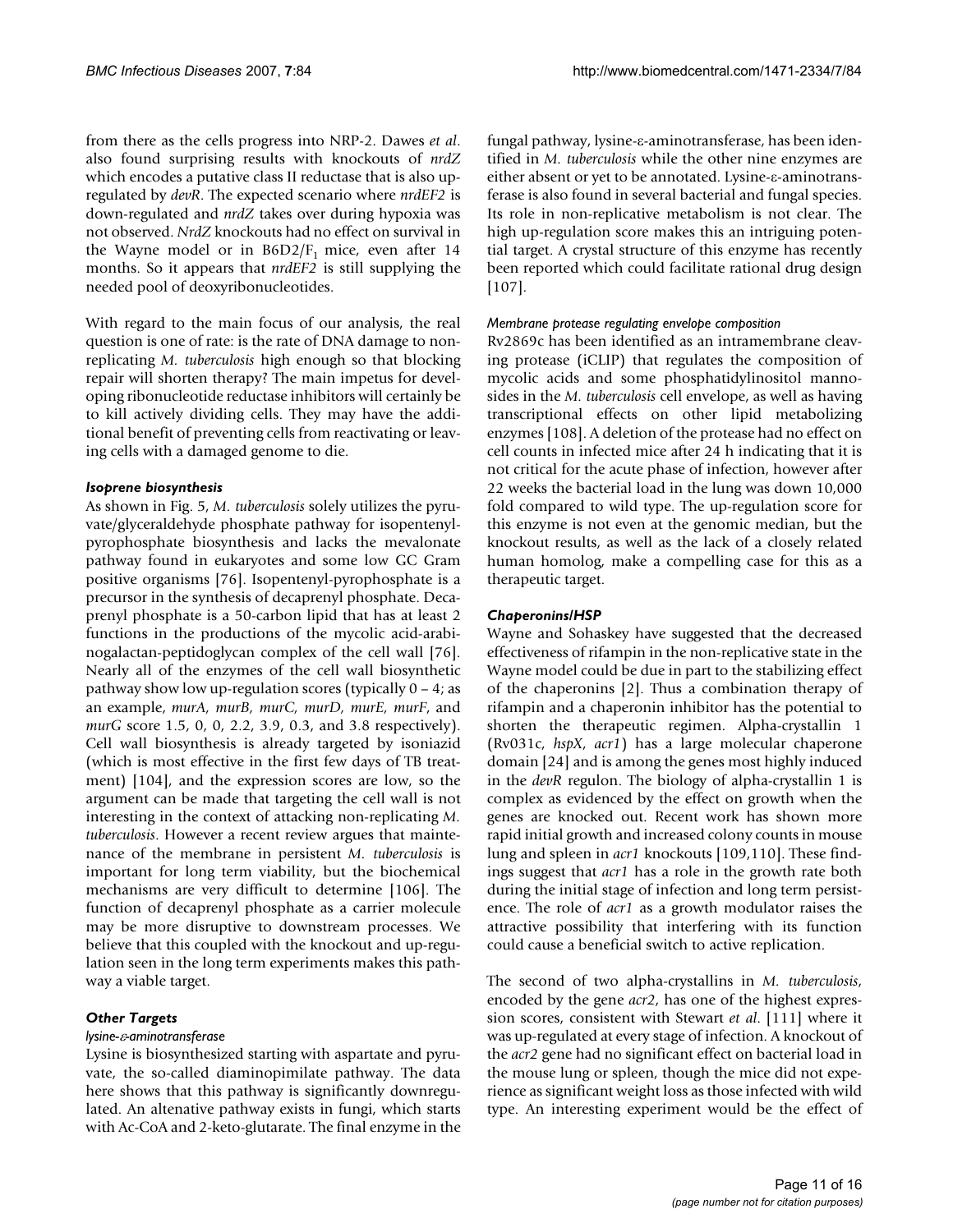dual knockouts of both *acr1* and *acr2* genes in the presence of rifampin.

*M. tuberculosis* has other chaperonins; *groEL1* and *groEL2* show moderate up-regulation scores and should also work in concert with rifampin. A concern with these two proteins is that there are reasonably close mammalian orthologues. A human chaperonin (NP\_955472) has 41% identity and 65% similarity with *groEL1*, and *groEL2* (for which there is a crystal structure [112]) is 46% identical and 68% similar to another human chaperonin (NP\_002147). Again there is the problem of redudancy, with at least four proteins capable of stabilizing proteins during persistence.

## **Conclusion**

Here we integrated a number of data sets that utilized DNA microarrays covering spectrum of experimental conditions into a single analysis of dormant phase *M. tuberculosis*. Drug targets to specifically attack non-replicative bacilli emerging from our analysis were several regulatory elements that have the potential to force *M. tuberculosis* back into replicative mode. Other targets take advantage of the presumed hypoxic environment to state to disrupt redox balance, an altered respiratory chain, or the likely scarcity of ATP.

A recent paper was able to examine the transcriptional profile of *M. tuberculosis* from human lung samples [113]. The patients had active disease and were on chemotherapy so some of the granulomas were breaking up as part of reactivation. As a result a fraction of the cells were exposed to oxygen *in vivo* and possibly post excise as the resected samples were exposed to air. This could explain the up-regulation of a number of genes involved in aerobic metabolism. While a very important study we believe that these samples may be quite heterogeneous and might not entirely reflect the dormant phase.

The advent of large scale genomics covering not only the genomes of multiple bacterial species but also various strains within a pathogenic species, has lead to the application of comparative genomics analysis to derive lists of high priority gene targets. Genes can be ranked by a number of different criteria such as divergence from human genes; essentiality for both *in vitro* and infectious viability; homology across known pathogens; importance to pathogenic life cycle; tractability to small molecule inhibitors and so on. In reality, some seemingly obvious criteria have little pharmacological relevance. For example, the antibiotic rifampicin targets DNA-directed RNA polymerase which is highly conserved across all species including prokaryotes and humans yet it is a key member of the anti-TB compound quartet. While bioinformatics derived lists of prioritized genes can provide important starting points for new target discovery and to help organize genomic data [15], decisions on which TB drug development strategies to pursue requires additional context about pathogen biology, biochemistry, pharmacology and pathogenicity. Using this approach, we have suggested several potential drug development strategies against dormant phase *M. tuberculosis* which target key biosynthetic pathways.

# **Methods**

The data sets and scoring weights compiled for this analysis are listed in Table 1. A zero to five scoring system was developed that utilized both the relevance of the experimental conditions to the dormant state and the rank order of expression.

The maximum score for a particular experimental dataset was adjusted based on our judgement of relevance to the clinical occurrence of dormancy phase *M. tuberculosis* infections. For studies with multiple time series sampling, increasing weight was given to later time-points samples. For example Wayne and Hayes [8] have shown two phases of metabolic shiftdown: NRP-1 (characterized by tolerance to metronidazole, greatly slowed growth, and thickening of cell walls) and NRP-2 (characterized by sensitivity to metronidazole and absence of growth) [114]. In order to take into account both phases, but weigh the scoring toward NRP-2, which is likely more relevant to clinical dormancy, genes in NRP-2 received higher scores (e.g. 5 points maximum) than genes in NRP-1 (e.g. 2 or 3 points maximum).

Once the maximum score was set for a particular experiment, the genes were ordered from highest to lowest based on expression ratio (fold expression in the experimental condition versus cells in log-phase liquid culture). The highest scoring gene received the maximum score (listed in column 3 of Table 1. (e.g. 5, 4 ..., 1 point)). The score was decreased by 0.005 points for each gene in order until zero, or the end of the data set was reached. Thus when the maximum score was 4 points, the 100<sup>th</sup> ranked gene would receive a score of 3.500. For a maximum score of 5 points, 1000 genes or 25% of the MTB genome received a score. For experiments where data from multiple time points were collected, the maximum score across all time points was used as the final score.

For example the up-regulation score of Rv3133c, *devR*, was calculated by summing the maximum scoring timepoint (underlined) from the following studies (score:timepoint):

Hampshire *et al*., 2004 [30] (0:18 d, 0:49 d, 3.57:62 d, 0.185:76 d);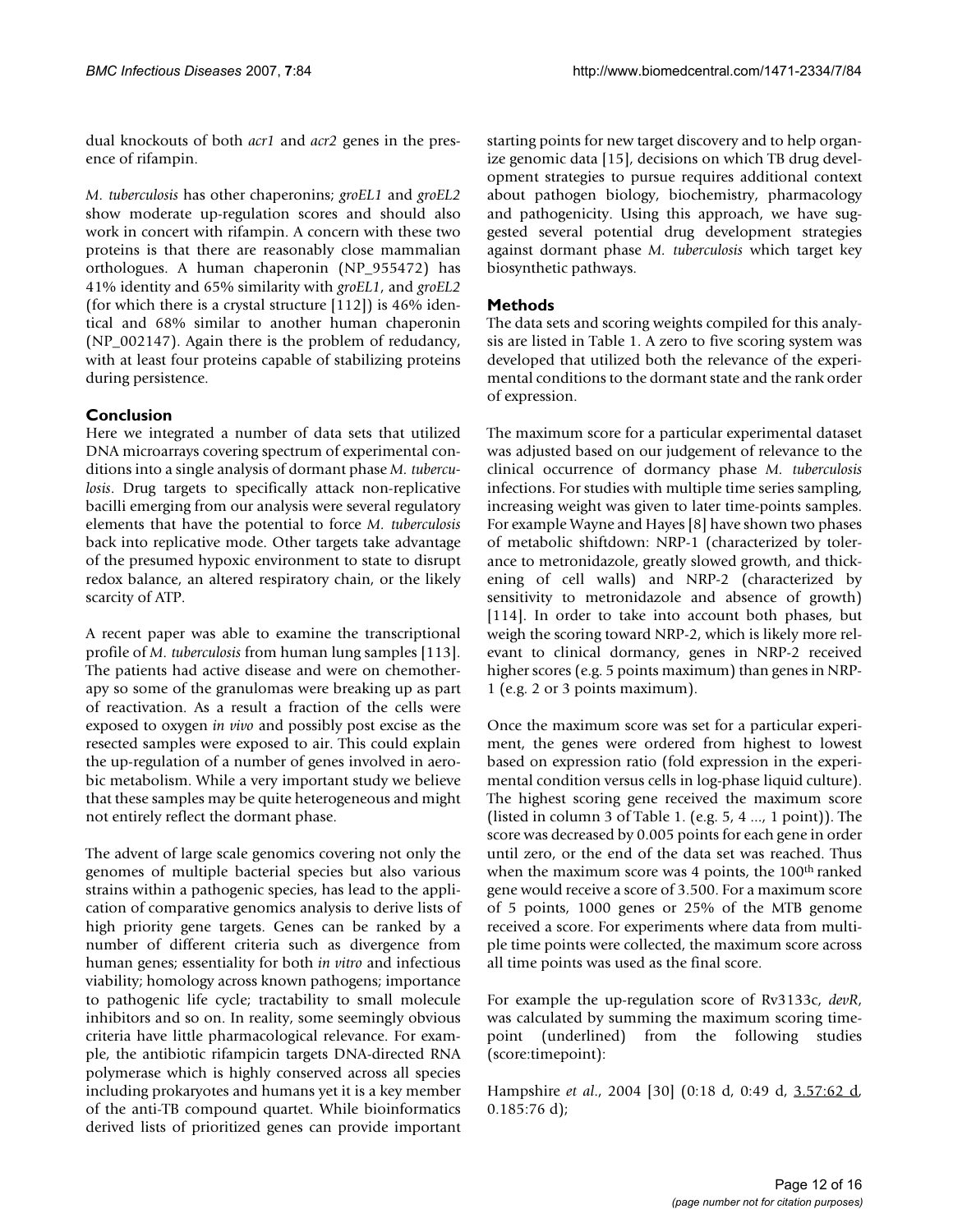Muttucumaru *et al*., 2004 [115] (1.915:7 d, 3.915:14 d);

Voskuil *et al*. 2004 [31] (0:4 d, 1.875:6 d, 1.895:8 d, 2.860:10 d, 2.815:12 d, 3.820:14 d, 3.07:20 d, 0:30 d, 3.325:80 d);

Schnappinger *et al*. 2003 [29] (0:24 h (naïve, ampl.), 0:24 h (naïve, oligo.), 0:48 h (naïve, ampl.)), 4.870:24 h (activated, ampl.), 4.800:24 h (activated, oligo.), 4.185:48 h (activated, ampl.).

In the remaining 3 studies [116-118]), this gene scored zero. Therefore, the up-regulation score of Rv3133c, *devR* equaled 16.175.

The scores for down-regulated expression were collected in a similar fashion, except that genes were ordered from lowest to highest and scores were negative. For the transposon-based knockout experiments, genes which had no effect on growth received a score of zero.

#### **Competing interests**

The author(s) declare that they have no competing interests.

#### **Authors' contributions**

DJM performed the analysis and wrote the draft manuscript. JRB conceived the study and co-wrote the final manuscript.

## **Additional material**

## **Additional file 1**

*Scoring and annotations for all predicted open reading frames in the*  Mycobacterium tuberculosis *genome. Searchable table of scoring results for all protein coding genes in the* Mycobacterium tuberculosis *genome.*

Click here for file

[\[http://www.biomedcentral.com/content/supplementary/1471-](http://www.biomedcentral.com/content/supplementary/1471-2334-7-84-S1.xls) 2334-7-84-S1.xls]

# **Additional file 2**

*Scoring and annotations for Dev/Dos regulon genes. Searchable table of scoring results for all protein coding genes activated by the Dev/Dos regulon.*

Click here for file

[\[http://www.biomedcentral.com/content/supplementary/1471-](http://www.biomedcentral.com/content/supplementary/1471-2334-7-84-S2.xls) 2334-7-84-S2.xls]

# **Additional file 3**

*Scoring and annotations for ATP synthase subunit genes. Searchable table of scoring results for genes encoding various ATP subunits in the* Mycobacterium tuberculosis *genome.* Click here for file

[\[http://www.biomedcentral.com/content/supplementary/1471-](http://www.biomedcentral.com/content/supplementary/1471-2334-7-84-S3.xls) 2334-7-84-S3.xls]

## **Additional file 4**

*Pathways and associated genes which are potential TB dormancy phase targets. Genes which are likely the best targets against dormancy phase of infectious* Mycobacterium tubercuolosis *categorized by pathways and annotated with known structures and human homologs, if available.* Click here for file

[\[http://www.biomedcentral.com/content/supplementary/1471-](http://www.biomedcentral.com/content/supplementary/1471-2334-7-84-S4.doc) 2334-7-84-S4.doc]

#### **Acknowledgements**

This work was supported by the Informatics Department, Molecular Discovery Research, GlaxoSmithKline (GSK). We thank Joanna Betts, GSK Informatics, for pointing out various data-sources and Jose F Garcia-Bustos, GSK Disease of the Developing World Initiative, for many useful discussions. We also thank Valerie Mizrahi, Martin Voskuil and Helen Billman-Jacobe for their very helpful reviews of this manuscript.

#### **References**

- 1. Dye C, Watt CJ, Bleed DM, Hosseini SM, Raviglione MC: **[Evolution](http://www.ncbi.nlm.nih.gov/entrez/query.fcgi?cmd=Retrieve&db=PubMed&dopt=Abstract&list_uids=15941807) [of tuberculosis control and prospects for reducing tubercu](http://www.ncbi.nlm.nih.gov/entrez/query.fcgi?cmd=Retrieve&db=PubMed&dopt=Abstract&list_uids=15941807)[losis incidence, prevalence, and deaths globally.](http://www.ncbi.nlm.nih.gov/entrez/query.fcgi?cmd=Retrieve&db=PubMed&dopt=Abstract&list_uids=15941807)** *JAMA* 2005, **293:**2767-2775.
- 2. Wayne LG, Sohaskey CD: **[Nonreplicating persistence of myco](http://www.ncbi.nlm.nih.gov/entrez/query.fcgi?cmd=Retrieve&db=PubMed&dopt=Abstract&list_uids=11544352)[bacterium tuberculosis.](http://www.ncbi.nlm.nih.gov/entrez/query.fcgi?cmd=Retrieve&db=PubMed&dopt=Abstract&list_uids=11544352)** *Annu Rev Microbiol* 2001, **55:**139-163.
- 3. Lillebaek T, Dirksen A, Vynnycky E, Baess I, Thomsen VO, Andersen AB: **[Stability of DNA patterns and evidence of Mycobacte](http://www.ncbi.nlm.nih.gov/entrez/query.fcgi?cmd=Retrieve&db=PubMed&dopt=Abstract&list_uids=14513424)[rium tuberculosis reactivation occurring decades after the](http://www.ncbi.nlm.nih.gov/entrez/query.fcgi?cmd=Retrieve&db=PubMed&dopt=Abstract&list_uids=14513424) [initial infection.](http://www.ncbi.nlm.nih.gov/entrez/query.fcgi?cmd=Retrieve&db=PubMed&dopt=Abstract&list_uids=14513424)** *J Infect Dis* 2003, **188:**1032-1039.
- 4. Mitchison DA: **[Antimicrobial therapy of tuberculosis: justifica](http://www.ncbi.nlm.nih.gov/entrez/query.fcgi?cmd=Retrieve&db=PubMed&dopt=Abstract&list_uids=16088472)[tion for currently recommended treatment regimens.](http://www.ncbi.nlm.nih.gov/entrez/query.fcgi?cmd=Retrieve&db=PubMed&dopt=Abstract&list_uids=16088472)** *Semin Respir Crit Care Med* 2004, **25:**307-315.
- 5. Mitchison DA: **[The diagnosis and therapy of tuberculosis dur](http://www.ncbi.nlm.nih.gov/entrez/query.fcgi?cmd=Retrieve&db=PubMed&dopt=Abstract&list_uids=15709048)[ing the past 100 years.](http://www.ncbi.nlm.nih.gov/entrez/query.fcgi?cmd=Retrieve&db=PubMed&dopt=Abstract&list_uids=15709048)** *Am J Respir Crit Care Med* 2005, **171:**699-706.
- 6. Zhang Y: **[The magic bullets and tuberculosis drug targets.](http://www.ncbi.nlm.nih.gov/entrez/query.fcgi?cmd=Retrieve&db=PubMed&dopt=Abstract&list_uids=15822188)** *Annu Rev Pharmacol Toxicol* 2005, **45:**529-564.
- 7. van Helden PD, Donald PR, Victor TC, Schaaf HS, Hoal EG, Walzl G, Warren RM: **[Antimicrobial resistance in tuberculosis: an](http://www.ncbi.nlm.nih.gov/entrez/query.fcgi?cmd=Retrieve&db=PubMed&dopt=Abstract&list_uids=17140353) [international perspective.](http://www.ncbi.nlm.nih.gov/entrez/query.fcgi?cmd=Retrieve&db=PubMed&dopt=Abstract&list_uids=17140353)** *Expert Review of Anti-infective Therapy* 2006, **4:**759-766.
- 8. Wayne LG, Hayes LG: **[An in vitro model for sequential study of](http://www.ncbi.nlm.nih.gov/entrez/query.fcgi?cmd=Retrieve&db=PubMed&dopt=Abstract&list_uids=8675308) [shiftdown of Mycobacterium tuberculosis through two](http://www.ncbi.nlm.nih.gov/entrez/query.fcgi?cmd=Retrieve&db=PubMed&dopt=Abstract&list_uids=8675308) [stages of nonreplicating persistence.](http://www.ncbi.nlm.nih.gov/entrez/query.fcgi?cmd=Retrieve&db=PubMed&dopt=Abstract&list_uids=8675308)** *Infect Immun* 1996, **64:**2062-2069.
- 9. Boshoff HI, Barry CE III: **[Tuberculosis metabolism and respira](http://www.ncbi.nlm.nih.gov/entrez/query.fcgi?cmd=Retrieve&db=PubMed&dopt=Abstract&list_uids=15608701)[tion in the absence of growth.](http://www.ncbi.nlm.nih.gov/entrez/query.fcgi?cmd=Retrieve&db=PubMed&dopt=Abstract&list_uids=15608701)** *Nat Rev Microbiol* 2005, **3:**70-80.
- 10. Rhoades ER, Frank AA, Orme IM: **[Progression of chronic pulmo](http://www.ncbi.nlm.nih.gov/entrez/query.fcgi?cmd=Retrieve&db=PubMed&dopt=Abstract&list_uids=9666963)[nary tuberculosis in mice aerogenically infected with virulent](http://www.ncbi.nlm.nih.gov/entrez/query.fcgi?cmd=Retrieve&db=PubMed&dopt=Abstract&list_uids=9666963) [Mycobacterium tuberculosis.](http://www.ncbi.nlm.nih.gov/entrez/query.fcgi?cmd=Retrieve&db=PubMed&dopt=Abstract&list_uids=9666963)** *Tuber Lung Dis* 1997, **78:**57-66.
- 11. Lamichhane G, Tyagi S, Bishai WR: **[Designer arrays for defined](http://www.ncbi.nlm.nih.gov/entrez/query.fcgi?cmd=Retrieve&db=PubMed&dopt=Abstract&list_uids=15784600) [mutant analysis to detect genes essential for survival of](http://www.ncbi.nlm.nih.gov/entrez/query.fcgi?cmd=Retrieve&db=PubMed&dopt=Abstract&list_uids=15784600) [Mycobacterium tuberculosis in mouse lungs.](http://www.ncbi.nlm.nih.gov/entrez/query.fcgi?cmd=Retrieve&db=PubMed&dopt=Abstract&list_uids=15784600)** *Infect Immun* 2005, **73:**2533-2540.
- 12. Rengarajan J, Bloom BR, Rubin EJ: **[Genome-wide requirements](http://www.ncbi.nlm.nih.gov/entrez/query.fcgi?cmd=Retrieve&db=PubMed&dopt=Abstract&list_uids=15928073) [for Mycobacterium tuberculosis adaptation and survival in](http://www.ncbi.nlm.nih.gov/entrez/query.fcgi?cmd=Retrieve&db=PubMed&dopt=Abstract&list_uids=15928073) [macrophages.](http://www.ncbi.nlm.nih.gov/entrez/query.fcgi?cmd=Retrieve&db=PubMed&dopt=Abstract&list_uids=15928073)** *Proc Natl Acad Sci U S A* 2005, **102:**8327-8332.
- 13. Sassetti CM, Boyd DH, Rubin EJ: [Genes required for mycobacte](http://www.ncbi.nlm.nih.gov/entrez/query.fcgi?cmd=Retrieve&db=PubMed&dopt=Abstract&list_uids=12657046)**[rial growth defined by high density mutagenesis.](http://www.ncbi.nlm.nih.gov/entrez/query.fcgi?cmd=Retrieve&db=PubMed&dopt=Abstract&list_uids=12657046)** *Mol Microbiol* 2003, **48:**77-84.
- 14. Sassetti CM, Rubin EJ: **[Genetic requirements for mycobacterial](http://www.ncbi.nlm.nih.gov/entrez/query.fcgi?cmd=Retrieve&db=PubMed&dopt=Abstract&list_uids=14569030) [survival during infection.](http://www.ncbi.nlm.nih.gov/entrez/query.fcgi?cmd=Retrieve&db=PubMed&dopt=Abstract&list_uids=14569030)** *Proc Natl Acad Sci U S A* 2003, **100:**12989-12994.
- 15. Hasan S, Daugelat S, Rao PS, Schreiber M: **[Prioritizing genomic](http://www.ncbi.nlm.nih.gov/entrez/query.fcgi?cmd=Retrieve&db=PubMed&dopt=Abstract&list_uids=16789813) [drug targets in pathogens: application to Mycobacterium](http://www.ncbi.nlm.nih.gov/entrez/query.fcgi?cmd=Retrieve&db=PubMed&dopt=Abstract&list_uids=16789813) [tuberculosis.](http://www.ncbi.nlm.nih.gov/entrez/query.fcgi?cmd=Retrieve&db=PubMed&dopt=Abstract&list_uids=16789813)** *PLoS Comput Biol* 2006, **2:**e61.
- 16. Payne DJ, Gwynn MN, Holmes DJ, Pompliano DL: **[Drugs for bad](http://www.ncbi.nlm.nih.gov/entrez/query.fcgi?cmd=Retrieve&db=PubMed&dopt=Abstract&list_uids=17159923) [bugs: confronting the challenges of antibacterial discovery.](http://www.ncbi.nlm.nih.gov/entrez/query.fcgi?cmd=Retrieve&db=PubMed&dopt=Abstract&list_uids=17159923)** *Nat Rev Drug Discov* 2007, **6:**29-40.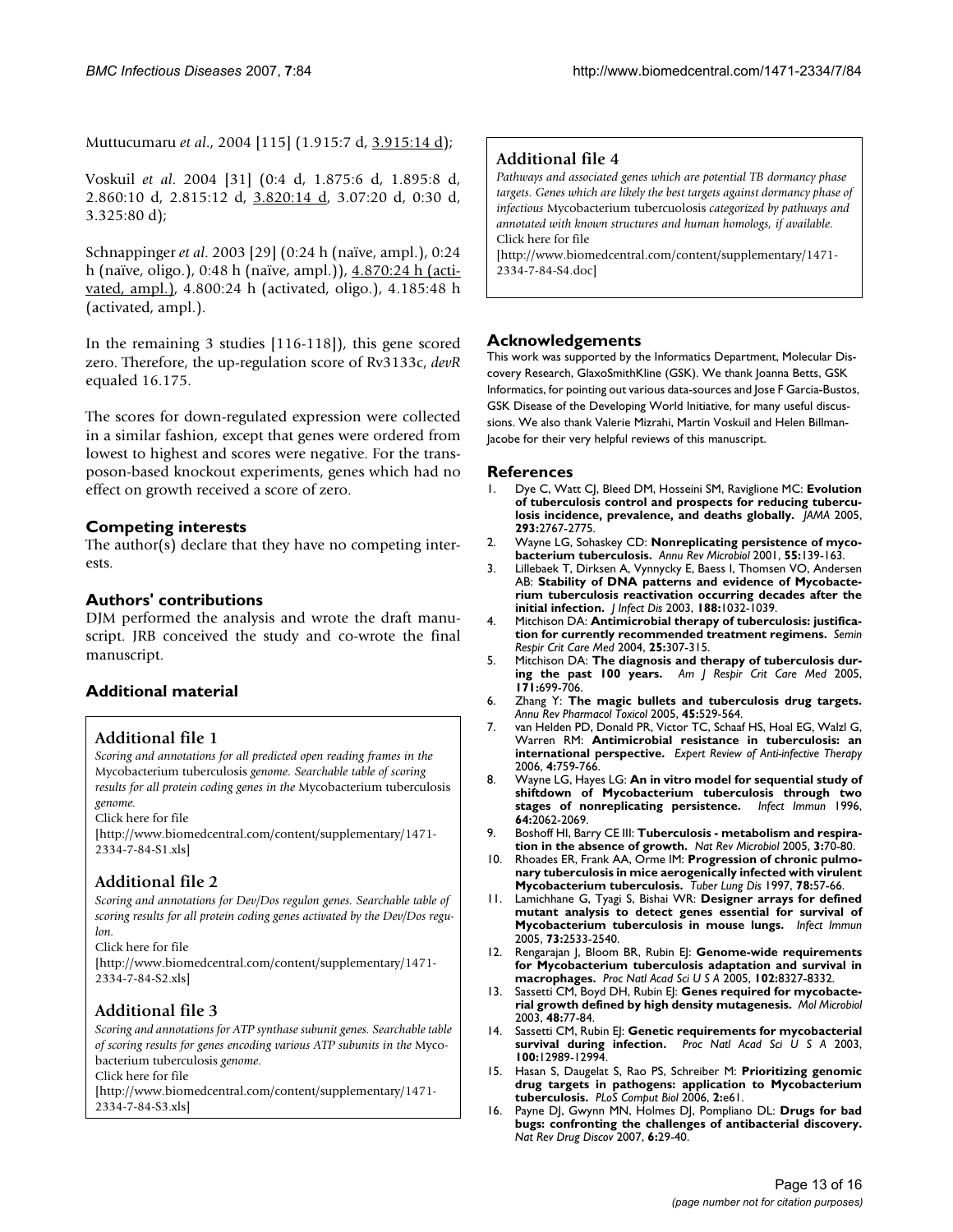- 17. Cole ST, Brosch R, Parkhill J, Garnier T, Churcher C, Harris D, Gordon SV, Eiglmeier K, Gas S, Barry CE III, Tekaia F, Badcock K, Basham D, Brown D, Chillingworth T, Connor R, Davies R, Devlin K, Feltwell T, Gentles S, Hamlin N, Holroyd S, Hornsby T, Jagels K, Krogh A, McLean J, Moule S, Murphy L, Oliver K, Osborne J, Quail MA, Rajandream MA, Rogers J, Rutter S, Seeger K, Skelton J, Squares R, Squares S, Sulston JE, Taylor K, Whitehead S, Barrell BG: **[Deciphering the](http://www.ncbi.nlm.nih.gov/entrez/query.fcgi?cmd=Retrieve&db=PubMed&dopt=Abstract&list_uids=9634230) [biology of Mycobacterium tuberculosis from the complete](http://www.ncbi.nlm.nih.gov/entrez/query.fcgi?cmd=Retrieve&db=PubMed&dopt=Abstract&list_uids=9634230) [genome sequence.](http://www.ncbi.nlm.nih.gov/entrez/query.fcgi?cmd=Retrieve&db=PubMed&dopt=Abstract&list_uids=9634230)** *Nature* 1998, **393:**537-544.
- 18. Voskuil MI, Schnappinger D, Visconti KC, Harrell MI, Dolganov GM, Sherman DR, Schoolnik GK: **[Inhibition of respiration by nitric](http://www.ncbi.nlm.nih.gov/entrez/query.fcgi?cmd=Retrieve&db=PubMed&dopt=Abstract&list_uids=12953092) [oxide induces a Mycobacterium tuberculosis dormancy pro](http://www.ncbi.nlm.nih.gov/entrez/query.fcgi?cmd=Retrieve&db=PubMed&dopt=Abstract&list_uids=12953092)[gram.](http://www.ncbi.nlm.nih.gov/entrez/query.fcgi?cmd=Retrieve&db=PubMed&dopt=Abstract&list_uids=12953092)** *J Exp Med* 2003, **198:**705-713.
- Park HD, Guinn KM, Harrell MI, Liao R, Voskuil MI, Tompa M, Schoolnik GK, Sherman DR: **[Rv3133c/dosR is a transcription factor](http://www.ncbi.nlm.nih.gov/entrez/query.fcgi?cmd=Retrieve&db=PubMed&dopt=Abstract&list_uids=12694625) [that mediates the hypoxic response of Mycobacterium](http://www.ncbi.nlm.nih.gov/entrez/query.fcgi?cmd=Retrieve&db=PubMed&dopt=Abstract&list_uids=12694625) [tuberculosis.](http://www.ncbi.nlm.nih.gov/entrez/query.fcgi?cmd=Retrieve&db=PubMed&dopt=Abstract&list_uids=12694625)** *Mol Microbiol* 2003, **48:**833-843.
- 20. Kendall SL, Movahedzadeh F, Rison SC, Wernisch L, Parish T, Duncan K, Betts JC, Stoker NG: **[The Mycobacterium tuberculosis](http://www.ncbi.nlm.nih.gov/entrez/query.fcgi?cmd=Retrieve&db=PubMed&dopt=Abstract&list_uids=15207494) [dosRS two-component system is induced by multiple](http://www.ncbi.nlm.nih.gov/entrez/query.fcgi?cmd=Retrieve&db=PubMed&dopt=Abstract&list_uids=15207494) [stresses.](http://www.ncbi.nlm.nih.gov/entrez/query.fcgi?cmd=Retrieve&db=PubMed&dopt=Abstract&list_uids=15207494)** *Tuberculosis (Edinb )* 2004, **84:**247-255.
- 21. Ohno H, Zhu G, Mohan VP, Chu D, Kohno S, Jacobs WR Jr., Chan J: **[The effects of reactive nitrogen intermediates on gene](http://www.ncbi.nlm.nih.gov/entrez/query.fcgi?cmd=Retrieve&db=PubMed&dopt=Abstract&list_uids=12925133) [expression in Mycobacterium tuberculosis.](http://www.ncbi.nlm.nih.gov/entrez/query.fcgi?cmd=Retrieve&db=PubMed&dopt=Abstract&list_uids=12925133)** *Cell Microbiol* 2003, **5:**637-648.
- 22. Tatusov R, Fedorova N, Jackson J, Jacobs A, Kiryutin B, Koonin E, Krylov D, Mazumder R, Mekhedov S, Nikolskaya A, Rao BS, Smirnov S, Sverdlov A, Vasudevan S, Wolf Y, Yin J, Natale D: **[The COG data](http://www.ncbi.nlm.nih.gov/entrez/query.fcgi?cmd=Retrieve&db=PubMed&dopt=Abstract&list_uids=12969510)[base: an updated version includes eukaryotes.](http://www.ncbi.nlm.nih.gov/entrez/query.fcgi?cmd=Retrieve&db=PubMed&dopt=Abstract&list_uids=12969510)** *BMC Bioinformatics* 2003, **4:**41.
- 23. Tatusov RL, Koonin EV, Lipman DJ: **[A Genomic Perspective on](http://www.ncbi.nlm.nih.gov/entrez/query.fcgi?cmd=Retrieve&db=PubMed&dopt=Abstract&list_uids=9381173) [Protein Families.](http://www.ncbi.nlm.nih.gov/entrez/query.fcgi?cmd=Retrieve&db=PubMed&dopt=Abstract&list_uids=9381173)** *Science* 1997, **278:**631-637.
- 24. Marchler-Bauer A, Bryant SH: **[CD-Search: protein domain anno](http://www.ncbi.nlm.nih.gov/entrez/query.fcgi?cmd=Retrieve&db=PubMed&dopt=Abstract&list_uids=15215404)[tations on the fly.](http://www.ncbi.nlm.nih.gov/entrez/query.fcgi?cmd=Retrieve&db=PubMed&dopt=Abstract&list_uids=15215404)** *Nucl Acids Res* 2004, **32:**W327-W331.
- 25. Wayne LG: **[Synchronized replication of Mycobacterium](http://www.ncbi.nlm.nih.gov/entrez/query.fcgi?cmd=Retrieve&db=PubMed&dopt=Abstract&list_uids=409675) [tuberculosis.](http://www.ncbi.nlm.nih.gov/entrez/query.fcgi?cmd=Retrieve&db=PubMed&dopt=Abstract&list_uids=409675)** *Infect Immun* 1977, **17:**528-530.
- 26. Warner DF, Mizrahi V: **[Tuberculosis Chemotherapy: the Influ](http://www.ncbi.nlm.nih.gov/entrez/query.fcgi?cmd=Retrieve&db=PubMed&dopt=Abstract&list_uids=16847086)[ence of Bacillary Stress and Damage Response Pathways on](http://www.ncbi.nlm.nih.gov/entrez/query.fcgi?cmd=Retrieve&db=PubMed&dopt=Abstract&list_uids=16847086) [Drug Efficacy.](http://www.ncbi.nlm.nih.gov/entrez/query.fcgi?cmd=Retrieve&db=PubMed&dopt=Abstract&list_uids=16847086)** *Clin Microbiol Rev* 2006, **19:**558-570.
- 27. Shi L, Sohaskey CD, Kana BD, Dawes S, North RJ, Mizrahi V, Gennaro ML: **[Changes in energy metabolism of Mycobacterium tuber](http://www.ncbi.nlm.nih.gov/entrez/query.fcgi?cmd=Retrieve&db=PubMed&dopt=Abstract&list_uids=16227431)[culosis in mouse lung and under in vitro conditions affecting](http://www.ncbi.nlm.nih.gov/entrez/query.fcgi?cmd=Retrieve&db=PubMed&dopt=Abstract&list_uids=16227431) [aerobic respiration.](http://www.ncbi.nlm.nih.gov/entrez/query.fcgi?cmd=Retrieve&db=PubMed&dopt=Abstract&list_uids=16227431)** *Proc Natl Acad Sci U S A* 2005, **102:**15629-15634.
- 28. Hu YM, Butcher PD, Sole K, Mitchison DA, Coates AR: **[Protein syn](http://www.ncbi.nlm.nih.gov/entrez/query.fcgi?cmd=Retrieve&db=PubMed&dopt=Abstract&list_uids=9453166)[thesis is shutdown in dormant Mycobacterium tuberculosis](http://www.ncbi.nlm.nih.gov/entrez/query.fcgi?cmd=Retrieve&db=PubMed&dopt=Abstract&list_uids=9453166) [and is reversed by oxygen or heat shock.](http://www.ncbi.nlm.nih.gov/entrez/query.fcgi?cmd=Retrieve&db=PubMed&dopt=Abstract&list_uids=9453166)** *FEMS Microbiol Lett* 1998, **158:**139-145.
- 29. Schnappinger D, Ehrt S, Voskuil MI, Liu Y, Mangan JA, Monahan IM, Dolganov G, Efron B, Butcher PD, Nathan C, Schoolnik GK: **[Tran](http://www.ncbi.nlm.nih.gov/entrez/query.fcgi?cmd=Retrieve&db=PubMed&dopt=Abstract&list_uids=12953091)scriptional Adaptation of Mycobacterium tuberculosis [within Macrophages: Insights into the Phagosomal Environ](http://www.ncbi.nlm.nih.gov/entrez/query.fcgi?cmd=Retrieve&db=PubMed&dopt=Abstract&list_uids=12953091)[ment.](http://www.ncbi.nlm.nih.gov/entrez/query.fcgi?cmd=Retrieve&db=PubMed&dopt=Abstract&list_uids=12953091)** *J Exp Med* 2003, **198:**693-704.
- 30. Hampshire T, Soneji S, Bacon J, James BW, Hinds J, Laing K, Stabler RA, Marsh PD, Butcher PD: **[Stationary phase gene expression of](http://www.ncbi.nlm.nih.gov/entrez/query.fcgi?cmd=Retrieve&db=PubMed&dopt=Abstract&list_uids=15207492) [Mycobacterium tuberculosis following a progressive nutri](http://www.ncbi.nlm.nih.gov/entrez/query.fcgi?cmd=Retrieve&db=PubMed&dopt=Abstract&list_uids=15207492)[ent depletion: a model for persistent organisms?](http://www.ncbi.nlm.nih.gov/entrez/query.fcgi?cmd=Retrieve&db=PubMed&dopt=Abstract&list_uids=15207492)** *Tuberculosis (Edinb )* 2004, **84:**228-238.
- 31. Voskuil MI, Visconti KC, Schoolnik GK: **[Mycobacterium tubercu](http://www.ncbi.nlm.nih.gov/entrez/query.fcgi?cmd=Retrieve&db=PubMed&dopt=Abstract&list_uids=15207491)[losis gene expression during adaptation to stationary phase](http://www.ncbi.nlm.nih.gov/entrez/query.fcgi?cmd=Retrieve&db=PubMed&dopt=Abstract&list_uids=15207491) [and low-oxygen dormancy.](http://www.ncbi.nlm.nih.gov/entrez/query.fcgi?cmd=Retrieve&db=PubMed&dopt=Abstract&list_uids=15207491)** *Tuberculosis (Edinb )* 2004, and low-oxygen dormancy.<br>**84:**218-227.
- 32. HURFORD JV, VALENTINE WH: **[Viable tubercle bacilli in](http://www.ncbi.nlm.nih.gov/entrez/query.fcgi?cmd=Retrieve&db=PubMed&dopt=Abstract&list_uids=13455776) [closed lesions.](http://www.ncbi.nlm.nih.gov/entrez/query.fcgi?cmd=Retrieve&db=PubMed&dopt=Abstract&list_uids=13455776)** *Tubercle* 1957, **38:**194-198.
- 33. SALKIN D, Wayne LG: **[The bacteriology of resected tubercu](http://www.ncbi.nlm.nih.gov/entrez/query.fcgi?cmd=Retrieve&db=PubMed&dopt=Abstract&list_uids=13354921)[lous pulmonary lesions. I. The effect of interval between](http://www.ncbi.nlm.nih.gov/entrez/query.fcgi?cmd=Retrieve&db=PubMed&dopt=Abstract&list_uids=13354921) [reversal of infectiousness and subsequent surgery.](http://www.ncbi.nlm.nih.gov/entrez/query.fcgi?cmd=Retrieve&db=PubMed&dopt=Abstract&list_uids=13354921)** *Am Rev Tuberc* 1956, **74:**376-387.
- 34. Kaplan G, Post FA, Moreira AL, Wainwright H, Kreiswirth BN, Tanverdi M, Mathema B, Ramaswamy SV, Walther G, Steyn LM, Barry CE III, Bekker LG: **[Mycobacterium tuberculosis growth at the cav](http://www.ncbi.nlm.nih.gov/entrez/query.fcgi?cmd=Retrieve&db=PubMed&dopt=Abstract&list_uids=14638800)[ity surface: a microenvironment with failed immunity.](http://www.ncbi.nlm.nih.gov/entrez/query.fcgi?cmd=Retrieve&db=PubMed&dopt=Abstract&list_uids=14638800)** *Infect Immun* 2003, **71:**7099-7108.
- 35. Mitchison DA: **[The search for new sterilizing anti-tuberculosis](http://www.ncbi.nlm.nih.gov/entrez/query.fcgi?cmd=Retrieve&db=PubMed&dopt=Abstract&list_uids=14977529) [drugs.](http://www.ncbi.nlm.nih.gov/entrez/query.fcgi?cmd=Retrieve&db=PubMed&dopt=Abstract&list_uids=14977529)** *Front Biosci* 2004, **9:**1059-1072.
- 36. Sherman DR, Voskuil M, Schnappinger D, Liao R, Harrell MI, Schoolnik GK: **[Regulation of the Mycobacterium tuberculosis](http://www.ncbi.nlm.nih.gov/entrez/query.fcgi?cmd=Retrieve&db=PubMed&dopt=Abstract&list_uids=11416222) [hypoxic response gene encoding alpha -crystallin.](http://www.ncbi.nlm.nih.gov/entrez/query.fcgi?cmd=Retrieve&db=PubMed&dopt=Abstract&list_uids=11416222)** *Proc Natl Acad Sci U S A* 2001, **98:**7534-7539.
- 37. Cho SH, Goodlett D, Franzblau S: **[ICAT-based comparative pro](http://www.ncbi.nlm.nih.gov/entrez/query.fcgi?cmd=Retrieve&db=PubMed&dopt=Abstract&list_uids=16376151)[teomic analysis of non-replicating persistent Mycobacterium](http://www.ncbi.nlm.nih.gov/entrez/query.fcgi?cmd=Retrieve&db=PubMed&dopt=Abstract&list_uids=16376151) [tuberculosis.](http://www.ncbi.nlm.nih.gov/entrez/query.fcgi?cmd=Retrieve&db=PubMed&dopt=Abstract&list_uids=16376151)** *Tuberculosis (Edinb )* 2006, **86:**445-460.
- 38. Malhotra V, Sharma D, Ramanathan VD, Shakila H, Saini DK, Chakravorty S, Das TK, Li Q, Silver RF, Narayanan PR, Tyagi JS: **[Disruption](http://www.ncbi.nlm.nih.gov/entrez/query.fcgi?cmd=Retrieve&db=PubMed&dopt=Abstract&list_uids=14987770) [of response regulator gene, devR, leads to attenuation in vir](http://www.ncbi.nlm.nih.gov/entrez/query.fcgi?cmd=Retrieve&db=PubMed&dopt=Abstract&list_uids=14987770)[ulence of Mycobacterium tuberculosis.](http://www.ncbi.nlm.nih.gov/entrez/query.fcgi?cmd=Retrieve&db=PubMed&dopt=Abstract&list_uids=14987770)** *FEMS Microbiol Lett* 2004, **231:**237-245.
- 39. Boon C, Dick T: **[Mycobacterium bovis BCG response regula](http://www.ncbi.nlm.nih.gov/entrez/query.fcgi?cmd=Retrieve&db=PubMed&dopt=Abstract&list_uids=12446625)[tor essential for hypoxic dormancy.](http://www.ncbi.nlm.nih.gov/entrez/query.fcgi?cmd=Retrieve&db=PubMed&dopt=Abstract&list_uids=12446625)** *J Bacteriol* 2002, **184:**6760-6767.
- 40. MacMicking JD, North RJ, LaCourse R, Mudgett JS, Shah SK, Nathan CF: **[Identification of nitric oxide synthase as a protective](http://www.ncbi.nlm.nih.gov/entrez/query.fcgi?cmd=Retrieve&db=PubMed&dopt=Abstract&list_uids=9144222) [locus against tuberculosis.](http://www.ncbi.nlm.nih.gov/entrez/query.fcgi?cmd=Retrieve&db=PubMed&dopt=Abstract&list_uids=9144222)** *Proc Natl Acad Sci U S A* 1997, **94:**5243-5248.
- 41. Darwin KH, Nathan CF: **[Role for nucleotide excision repair in](http://www.ncbi.nlm.nih.gov/entrez/query.fcgi?cmd=Retrieve&db=PubMed&dopt=Abstract&list_uids=16040969) [virulence of Mycobacterium tuberculosis.](http://www.ncbi.nlm.nih.gov/entrez/query.fcgi?cmd=Retrieve&db=PubMed&dopt=Abstract&list_uids=16040969)** *Infect Immun* 2005, **73:**4581-4587.
- 42. Stock AM, Robinson VL, Goudreau PN: **[Two-component signal](http://www.ncbi.nlm.nih.gov/entrez/query.fcgi?cmd=Retrieve&db=PubMed&dopt=Abstract&list_uids=10966457) [transduction.](http://www.ncbi.nlm.nih.gov/entrez/query.fcgi?cmd=Retrieve&db=PubMed&dopt=Abstract&list_uids=10966457)** *Annu Rev Biochem* 2000, **69:**183-215.
- 43. Parkinson JS, Kofoid EC: **[Communication modules in bacterial](http://www.ncbi.nlm.nih.gov/entrez/query.fcgi?cmd=Retrieve&db=PubMed&dopt=Abstract&list_uids=1482126) [signaling proteins.](http://www.ncbi.nlm.nih.gov/entrez/query.fcgi?cmd=Retrieve&db=PubMed&dopt=Abstract&list_uids=1482126)** *Annu Rev Genet* 1992, **26:**71-112.
- 44. Barrett JF, Hoch JA: **[Two-component signal transduction as a](http://www.ncbi.nlm.nih.gov/entrez/query.fcgi?cmd=Retrieve&db=PubMed&dopt=Abstract&list_uids=9660978) [target for microbial anti-infective therapy.](http://www.ncbi.nlm.nih.gov/entrez/query.fcgi?cmd=Retrieve&db=PubMed&dopt=Abstract&list_uids=9660978)** *Antimicrob Agents Chemother* 1998, **42:**1529-1536.
- 45. Macielag MJ, Goldschmidt R: **[Inhibitors of bacterial two-compo](http://www.ncbi.nlm.nih.gov/entrez/query.fcgi?cmd=Retrieve&db=PubMed&dopt=Abstract&list_uids=11060812)[nent signalling systems.](http://www.ncbi.nlm.nih.gov/entrez/query.fcgi?cmd=Retrieve&db=PubMed&dopt=Abstract&list_uids=11060812)** *Expert Opin Investig Drugs* 2000, **9:**2351-2369.
- 46. Roberts DM, Liao RP, Wisedchaisri G, Hol WG, Sherman DR: **[Two](http://www.ncbi.nlm.nih.gov/entrez/query.fcgi?cmd=Retrieve&db=PubMed&dopt=Abstract&list_uids=15033981) [sensor kinases contribute to the hypoxic response of Myco](http://www.ncbi.nlm.nih.gov/entrez/query.fcgi?cmd=Retrieve&db=PubMed&dopt=Abstract&list_uids=15033981)[bacterium tuberculosis.](http://www.ncbi.nlm.nih.gov/entrez/query.fcgi?cmd=Retrieve&db=PubMed&dopt=Abstract&list_uids=15033981)** *J Biol Chem* 2004, **279:**23082-23087.
- 47. Saini DK, Malhotra V, Dey D, Pant N, Das TK, Tyagi JS: **[DevR-DevS](http://www.ncbi.nlm.nih.gov/entrez/query.fcgi?cmd=Retrieve&db=PubMed&dopt=Abstract&list_uids=15073296) is a bona fide two-component system of Mycobacterium [tuberculosis that is hypoxia-responsive in the absence of the](http://www.ncbi.nlm.nih.gov/entrez/query.fcgi?cmd=Retrieve&db=PubMed&dopt=Abstract&list_uids=15073296) [DNA-binding domain of DevR.](http://www.ncbi.nlm.nih.gov/entrez/query.fcgi?cmd=Retrieve&db=PubMed&dopt=Abstract&list_uids=15073296)** *Microbiology* 2004, **150:**865-875.
- 48. Saini DK, Malhotra V, Tyagi JS: **[Cross talk between DevS sensor](http://www.ncbi.nlm.nih.gov/entrez/query.fcgi?cmd=Retrieve&db=PubMed&dopt=Abstract&list_uids=15135056) [kinase homologue, Rv2027c, and DevR response regulator of](http://www.ncbi.nlm.nih.gov/entrez/query.fcgi?cmd=Retrieve&db=PubMed&dopt=Abstract&list_uids=15135056) [Mycobacterium tuberculosis.](http://www.ncbi.nlm.nih.gov/entrez/query.fcgi?cmd=Retrieve&db=PubMed&dopt=Abstract&list_uids=15135056)** *FEBS Lett* 2004, **565:**75-80.
- 49. Saini DK, Tyagi JS: **[High-throughput microplate phosphoryla](http://www.ncbi.nlm.nih.gov/entrez/query.fcgi?cmd=Retrieve&db=PubMed&dopt=Abstract&list_uids=15809317)[tion assays based on DevR-DevS/Rv2027c 2-component sig](http://www.ncbi.nlm.nih.gov/entrez/query.fcgi?cmd=Retrieve&db=PubMed&dopt=Abstract&list_uids=15809317)nal transduction pathway to screen for novel antitubercular [compounds.](http://www.ncbi.nlm.nih.gov/entrez/query.fcgi?cmd=Retrieve&db=PubMed&dopt=Abstract&list_uids=15809317)** *J Biomol Screen* 2005, **10:**215-224.
- 50. Wisedchaisri G, Wu M, Rice AE, Roberts DM, Sherman DR, Hol WG: **[Structures of Mycobacterium tuberculosis DosR and DosR-](http://www.ncbi.nlm.nih.gov/entrez/query.fcgi?cmd=Retrieve&db=PubMed&dopt=Abstract&list_uids=16246368)DNA complex involved in gene activation during adaptation [to hypoxic latency.](http://www.ncbi.nlm.nih.gov/entrez/query.fcgi?cmd=Retrieve&db=PubMed&dopt=Abstract&list_uids=16246368)** *J Mol Biol* 2005, **354:**630-641.
- 51. Zhang Y: **[Persistent and dormant tubercle bacilli and latent](http://www.ncbi.nlm.nih.gov/entrez/query.fcgi?cmd=Retrieve&db=PubMed&dopt=Abstract&list_uids=14977534) [tuberculosis.](http://www.ncbi.nlm.nih.gov/entrez/query.fcgi?cmd=Retrieve&db=PubMed&dopt=Abstract&list_uids=14977534)** *Front Biosci* 2004, **9:**1136-1156.
- 52. Zhang Y, Post-Martens K, Denkin S: **[New drug candidates and](http://www.ncbi.nlm.nih.gov/entrez/query.fcgi?cmd=Retrieve&db=PubMed&dopt=Abstract&list_uids=16478687) [therapeutic targets for tuberculosis therapy.](http://www.ncbi.nlm.nih.gov/entrez/query.fcgi?cmd=Retrieve&db=PubMed&dopt=Abstract&list_uids=16478687)** *Drug Discov Today* 2006, **11:**21-27.
- 53. Erickson MG, Ulijasz AT, Weisblum B: **[Bacterial 2-Component](http://www.ncbi.nlm.nih.gov/entrez/query.fcgi?cmd=Retrieve&db=PubMed&dopt=Abstract&list_uids=15809323) [Signal Transduction Systems: A Fluorescence Polarization](http://www.ncbi.nlm.nih.gov/entrez/query.fcgi?cmd=Retrieve&db=PubMed&dopt=Abstract&list_uids=15809323) [Screen for Response Regulator-Protein Binding.](http://www.ncbi.nlm.nih.gov/entrez/query.fcgi?cmd=Retrieve&db=PubMed&dopt=Abstract&list_uids=15809323)** *J Biomol Screen* 2005, **10:**270-274.
- 54. Fabian MA, Biggs WH III, Treiber DK, Atteridge CE, Azimioara MD, Benedetti MG, Carter TA, Ciceri P, Edeen PT, Floyd M, Ford JM, Galvin M, Gerlach JL, Grotzfeld RM, Herrgard S, Insko DE, Insko MA, Lai AG, Lelias JM, Mehta SA, Milanov ZV, Velasco AM, Wodicka LM, Patel HK, Zarrinkar PP, Lockhart DJ: **[A small molecule-kinase](http://www.ncbi.nlm.nih.gov/entrez/query.fcgi?cmd=Retrieve&db=PubMed&dopt=Abstract&list_uids=15711537) [interaction map for clinical kinase inhibitors.](http://www.ncbi.nlm.nih.gov/entrez/query.fcgi?cmd=Retrieve&db=PubMed&dopt=Abstract&list_uids=15711537)** *Nat Biotechnol* 2005, **23:**329-336.
- 55. Kvint K, Nachin L, Diez A, Nystrom T: **[The bacterial universal](http://www.ncbi.nlm.nih.gov/entrez/query.fcgi?cmd=Retrieve&db=PubMed&dopt=Abstract&list_uids=12732303) [stress protein: function and regulation.](http://www.ncbi.nlm.nih.gov/entrez/query.fcgi?cmd=Retrieve&db=PubMed&dopt=Abstract&list_uids=12732303)** *Current Opinion in Microbiology* 2003, **6:**140-145.
- 56. Nystrom T, Neidhardt FC: **[Effects of overproducing the univer](http://www.ncbi.nlm.nih.gov/entrez/query.fcgi?cmd=Retrieve&db=PubMed&dopt=Abstract&list_uids=8550536)[sal stress protein, UspA, in Escherichia coli K-12.](http://www.ncbi.nlm.nih.gov/entrez/query.fcgi?cmd=Retrieve&db=PubMed&dopt=Abstract&list_uids=8550536)** *Journal Of Bacteriology* 1996, **178:**927-930.
- 57. Nystrom T, Neidhardt FC: **[Isolation and properties of a mutant](http://www.ncbi.nlm.nih.gov/entrez/query.fcgi?cmd=Retrieve&db=PubMed&dopt=Abstract&list_uids=8391533) [of Escherichia coli with an insertional inactivation of the](http://www.ncbi.nlm.nih.gov/entrez/query.fcgi?cmd=Retrieve&db=PubMed&dopt=Abstract&list_uids=8391533) [uspA gene, which encodes a universal stress protein.](http://www.ncbi.nlm.nih.gov/entrez/query.fcgi?cmd=Retrieve&db=PubMed&dopt=Abstract&list_uids=8391533)** *Journal Of Bacteriology* 1993, **175:**3949-3956.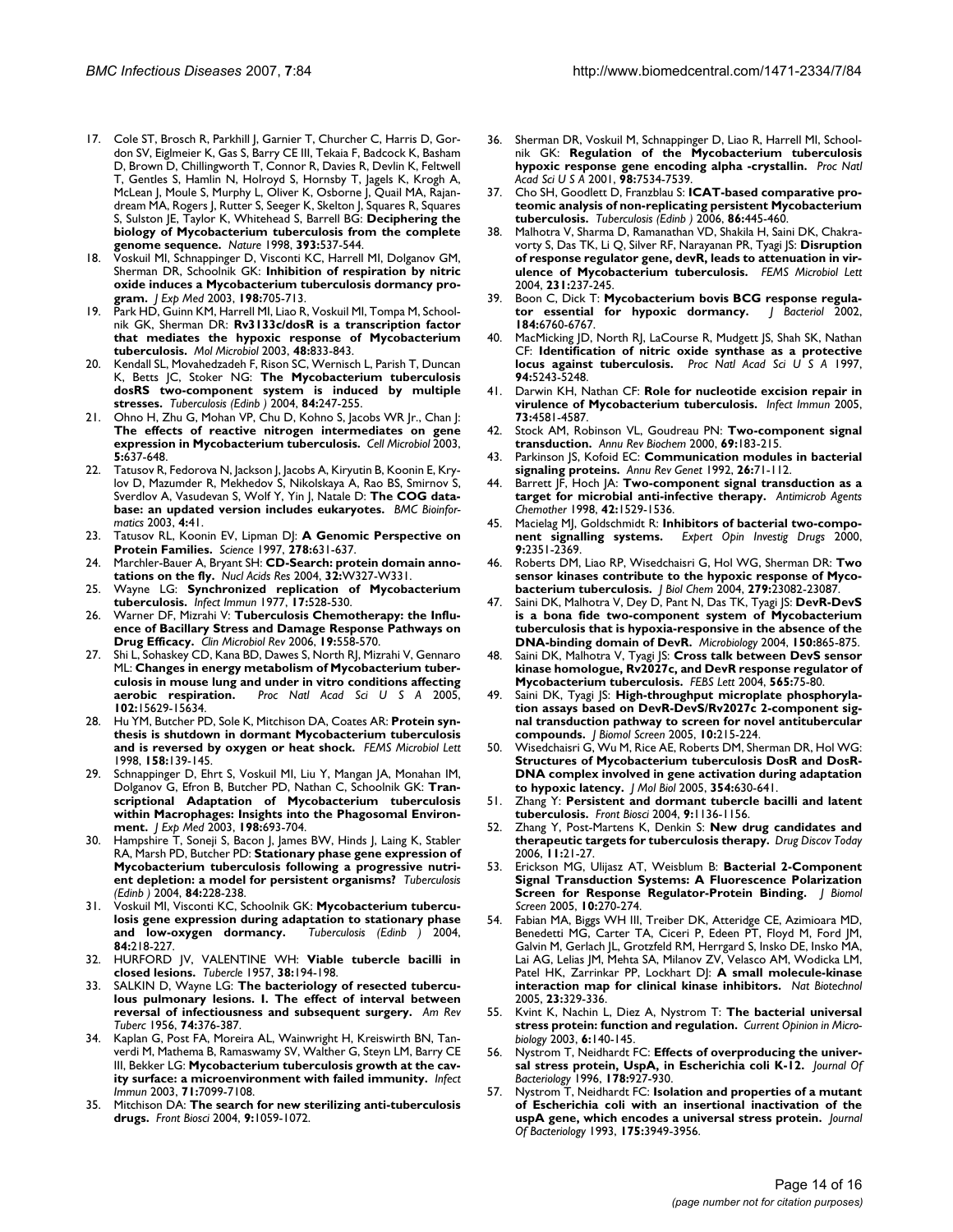- 58. Freestone P, Nystrom T, Trinei M, Norris V: **[The universal stress](http://www.ncbi.nlm.nih.gov/entrez/query.fcgi?cmd=Retrieve&db=PubMed&dopt=Abstract&list_uids=9405142) [protein, UspA, of Escherichia coli is phosphorylated in](http://www.ncbi.nlm.nih.gov/entrez/query.fcgi?cmd=Retrieve&db=PubMed&dopt=Abstract&list_uids=9405142) [response to stasis.](http://www.ncbi.nlm.nih.gov/entrez/query.fcgi?cmd=Retrieve&db=PubMed&dopt=Abstract&list_uids=9405142)** *Journal of Molecular Biology* 1997, **274:**318-324.
- 59. Freestone P, Trinei M, Clarke SC, Nystrom T, Norris V: **[Tyrosine](http://www.ncbi.nlm.nih.gov/entrez/query.fcgi?cmd=Retrieve&db=PubMed&dopt=Abstract&list_uids=9642082) [phosphorylation in Escherichia coli.](http://www.ncbi.nlm.nih.gov/entrez/query.fcgi?cmd=Retrieve&db=PubMed&dopt=Abstract&list_uids=9642082)** *Journal of Molecular Biology* 1998, **279:**1045-1051.
- 60. O'Toole R, Williams HD: **[Universal stress proteins and Myco](http://www.ncbi.nlm.nih.gov/entrez/query.fcgi?cmd=Retrieve&db=PubMed&dopt=Abstract&list_uids=12892844)[bacterium tuberculosis.](http://www.ncbi.nlm.nih.gov/entrez/query.fcgi?cmd=Retrieve&db=PubMed&dopt=Abstract&list_uids=12892844)** *Res Microbiol* 2003, **154:**387-392.
- Zarembinski TI, Hung LW, Mueller-Dieckmann HJ, Kim KK, Yokota H, Kim R, Kim SH: **[Structure-based assignment of the bio](http://www.ncbi.nlm.nih.gov/entrez/query.fcgi?cmd=Retrieve&db=PubMed&dopt=Abstract&list_uids=9860944)[chemical function of a hypothetical protein: A test case of](http://www.ncbi.nlm.nih.gov/entrez/query.fcgi?cmd=Retrieve&db=PubMed&dopt=Abstract&list_uids=9860944) [structural genomics.](http://www.ncbi.nlm.nih.gov/entrez/query.fcgi?cmd=Retrieve&db=PubMed&dopt=Abstract&list_uids=9860944)** *PNAS* 1998, **95:**15189-15193.
- 62. Zahrt TC, Wozniak C, Jones D, Trevett A: **[Functional Analysis of](http://www.ncbi.nlm.nih.gov/entrez/query.fcgi?cmd=Retrieve&db=PubMed&dopt=Abstract&list_uids=14638785) [the Mycobacterium tuberculosis MprAB Two-Component](http://www.ncbi.nlm.nih.gov/entrez/query.fcgi?cmd=Retrieve&db=PubMed&dopt=Abstract&list_uids=14638785) [Signal Transduction System.](http://www.ncbi.nlm.nih.gov/entrez/query.fcgi?cmd=Retrieve&db=PubMed&dopt=Abstract&list_uids=14638785)** *Infect Immun* 2003, **71:**6962-6970.
- 63. Zahrt TC, Deretic V: **[Mycobacterium tuberculosis signal trans](http://www.ncbi.nlm.nih.gov/entrez/query.fcgi?cmd=Retrieve&db=PubMed&dopt=Abstract&list_uids=11675502)[duction system required for persistent infections.](http://www.ncbi.nlm.nih.gov/entrez/query.fcgi?cmd=Retrieve&db=PubMed&dopt=Abstract&list_uids=11675502)** *Proc Natl Acad Sci U S A* 2001, **98:**12706-12711.
- 64. Rodrigue S, Provvedi R, Jacques PE, Gaudreau L, Manganelli R: **[The](http://www.ncbi.nlm.nih.gov/entrez/query.fcgi?cmd=Retrieve&db=PubMed&dopt=Abstract&list_uids=17064287) [sigma factors of Mycobacterium tuberculosis.](http://www.ncbi.nlm.nih.gov/entrez/query.fcgi?cmd=Retrieve&db=PubMed&dopt=Abstract&list_uids=17064287)** *FEMS Microbiology Reviews* 2006, **30:**926-941.
- 65. DeMaio J, Zhang Y, Ko C, Bishai WR: **[Mycobacterium tuberculo](http://www.ncbi.nlm.nih.gov/entrez/query.fcgi?cmd=Retrieve&db=PubMed&dopt=Abstract&list_uids=9666957)[sis sigF is part of a gene cluster with similarities to the Bacil](http://www.ncbi.nlm.nih.gov/entrez/query.fcgi?cmd=Retrieve&db=PubMed&dopt=Abstract&list_uids=9666957)[lus subtilis sigF and sigB operons.](http://www.ncbi.nlm.nih.gov/entrez/query.fcgi?cmd=Retrieve&db=PubMed&dopt=Abstract&list_uids=9666957)** *Tuber Lung Dis* 1997, **78:**3-12.
- 66. DeMaio J, Zhang Y, Ko C, Young DB, Bishai WR: **[A stationary](http://www.ncbi.nlm.nih.gov/entrez/query.fcgi?cmd=Retrieve&db=PubMed&dopt=Abstract&list_uids=8610119)[phase stress-response sigma factor from Mycobacterium](http://www.ncbi.nlm.nih.gov/entrez/query.fcgi?cmd=Retrieve&db=PubMed&dopt=Abstract&list_uids=8610119) [tuberculosis.](http://www.ncbi.nlm.nih.gov/entrez/query.fcgi?cmd=Retrieve&db=PubMed&dopt=Abstract&list_uids=8610119)** *Proc Natl Acad Sci U S A* 1996, **93:**2790-2794.
- 67. Cappelli G, Volpe E, Grassi M, Liseo B, Colizzi V, Mariani F: **[Profiling](http://www.ncbi.nlm.nih.gov/entrez/query.fcgi?cmd=Retrieve&db=PubMed&dopt=Abstract&list_uids=16483748) of Mycobacterium tuberculosis gene expression during [human macrophage infection: Upregulation of the alterna](http://www.ncbi.nlm.nih.gov/entrez/query.fcgi?cmd=Retrieve&db=PubMed&dopt=Abstract&list_uids=16483748)tive sigma factor G, a group of transcriptional regulators, [and proteins with unknown function.](http://www.ncbi.nlm.nih.gov/entrez/query.fcgi?cmd=Retrieve&db=PubMed&dopt=Abstract&list_uids=16483748)** *Res Microbiol* 2006.
- 68. He H, Hovey R, Kane J, Singh V, Zahrt TC: **[MprAB Is a Stress-](http://www.ncbi.nlm.nih.gov/entrez/query.fcgi?cmd=Retrieve&db=PubMed&dopt=Abstract&list_uids=16513743)Responsive Two-Component System That Directly Regu[lates Expression of Sigma Factors SigB and SigE in Mycobac](http://www.ncbi.nlm.nih.gov/entrez/query.fcgi?cmd=Retrieve&db=PubMed&dopt=Abstract&list_uids=16513743)[terium tuberculosis.](http://www.ncbi.nlm.nih.gov/entrez/query.fcgi?cmd=Retrieve&db=PubMed&dopt=Abstract&list_uids=16513743)** *J Bacteriol* 2006, **188:**2134-2143.
- 69. Dahl JL, Kraus CN, Boshoff HI, Doan B, Foley K, Avarbock D, Kaplan G, Mizrahi V, Rubin H, Barry CE III: **[The role of RelMtb-mediated](http://www.ncbi.nlm.nih.gov/entrez/query.fcgi?cmd=Retrieve&db=PubMed&dopt=Abstract&list_uids=12897239) [adaptation to stationary phase in long-term persistence of](http://www.ncbi.nlm.nih.gov/entrez/query.fcgi?cmd=Retrieve&db=PubMed&dopt=Abstract&list_uids=12897239) [Mycobacterium tuberculosis in mice.](http://www.ncbi.nlm.nih.gov/entrez/query.fcgi?cmd=Retrieve&db=PubMed&dopt=Abstract&list_uids=12897239)** *Proc Natl Acad Sci U S A* 2003, **100:**10026-10031.
- 70. Avarbock D, Salem J, Li L, Wang Z, Rubin H: **[Cloning and charac](http://www.ncbi.nlm.nih.gov/entrez/query.fcgi?cmd=Retrieve&db=PubMed&dopt=Abstract&list_uids=10375643)[terization of a bifunctional RelA/SpoT homologue from](http://www.ncbi.nlm.nih.gov/entrez/query.fcgi?cmd=Retrieve&db=PubMed&dopt=Abstract&list_uids=10375643) [Mycobacterium tuberculosis.](http://www.ncbi.nlm.nih.gov/entrez/query.fcgi?cmd=Retrieve&db=PubMed&dopt=Abstract&list_uids=10375643)** *Gene* 1999, **233:**261-269.
- 71. Primm TP, Andersen SJ, Mizrahi V, Avarbock D, Rubin H, Barry CE III: **[The stringent response of Mycobacterium tuberculosis is](http://www.ncbi.nlm.nih.gov/entrez/query.fcgi?cmd=Retrieve&db=PubMed&dopt=Abstract&list_uids=10940033) [required for long-term survival.](http://www.ncbi.nlm.nih.gov/entrez/query.fcgi?cmd=Retrieve&db=PubMed&dopt=Abstract&list_uids=10940033)** *J Bacteriol* 2000, **182:**4889-4898.
- 72. Jain V, Saleem-Batcha R, China A, Chatterji D: **[Molecular dissection](http://www.ncbi.nlm.nih.gov/entrez/query.fcgi?cmd=Retrieve&db=PubMed&dopt=Abstract&list_uids=16731979) [of the mycobacterial stringent response protein Rel.](http://www.ncbi.nlm.nih.gov/entrez/query.fcgi?cmd=Retrieve&db=PubMed&dopt=Abstract&list_uids=16731979)** *Protein Sci* 2006, **15:**1449-1464.
- 73. Rachman H, Strong M, Schaible U, Schuchhardt J, Hagens K, Mollenkopf H, Eisenberg D, Kaufmann SH: **[Mycobacterium tubercu](http://www.ncbi.nlm.nih.gov/entrez/query.fcgi?cmd=Retrieve&db=PubMed&dopt=Abstract&list_uids=16513384)[losis gene expression profiling within the context of protein](http://www.ncbi.nlm.nih.gov/entrez/query.fcgi?cmd=Retrieve&db=PubMed&dopt=Abstract&list_uids=16513384) [networks.](http://www.ncbi.nlm.nih.gov/entrez/query.fcgi?cmd=Retrieve&db=PubMed&dopt=Abstract&list_uids=16513384)** *Microbes Infect* 2006.
- 74. McKinney JD, Honer Zu BK, Munoz-Elias EJ, Miczak A, Chen B, Chan WT, Swenson D, Sacchettini JC, Jacobs WR Jr., Russell DG: **[Persist](http://www.ncbi.nlm.nih.gov/entrez/query.fcgi?cmd=Retrieve&db=PubMed&dopt=Abstract&list_uids=10963599)ence of Mycobacterium tuberculosis in macrophages and [mice requires the glyoxylate shunt enzyme isocitrate lyase.](http://www.ncbi.nlm.nih.gov/entrez/query.fcgi?cmd=Retrieve&db=PubMed&dopt=Abstract&list_uids=10963599)** *Nature* 2000, **406:**735-738.
- 75. Daniel J, Deb C, Dubey VS, Sirakova TD, Abomoelak B, Morbidoni HR, Kolattukudy PE: **[Induction of a Novel Class of Diacylglyc](http://www.ncbi.nlm.nih.gov/entrez/query.fcgi?cmd=Retrieve&db=PubMed&dopt=Abstract&list_uids=15262939)erol Acyltransferases and Triacylglycerol Accumulation in [Mycobacterium tuberculosis as It Goes into a Dormancy-](http://www.ncbi.nlm.nih.gov/entrez/query.fcgi?cmd=Retrieve&db=PubMed&dopt=Abstract&list_uids=15262939)[Like State in Culture.](http://www.ncbi.nlm.nih.gov/entrez/query.fcgi?cmd=Retrieve&db=PubMed&dopt=Abstract&list_uids=15262939)** *J Bacteriol* 2004, **186:**5017-5030.
- 76. Crick DC, Mahapatra S, Brennan PJ: **[Biosynthesis of the arabi](http://www.ncbi.nlm.nih.gov/entrez/query.fcgi?cmd=Retrieve&db=PubMed&dopt=Abstract&list_uids=11555614)[nogalactan-peptidoglycan complex of Mycobacterium tuber](http://www.ncbi.nlm.nih.gov/entrez/query.fcgi?cmd=Retrieve&db=PubMed&dopt=Abstract&list_uids=11555614)[culosis.](http://www.ncbi.nlm.nih.gov/entrez/query.fcgi?cmd=Retrieve&db=PubMed&dopt=Abstract&list_uids=11555614)** *Glycobiology* 2001, **11:**107R-118R.
- Brennan PJ: [Structure, function, and biogenesis of the cell wall](http://www.ncbi.nlm.nih.gov/entrez/query.fcgi?cmd=Retrieve&db=PubMed&dopt=Abstract&list_uids=12758196) **[of Mycobacterium tuberculosis.](http://www.ncbi.nlm.nih.gov/entrez/query.fcgi?cmd=Retrieve&db=PubMed&dopt=Abstract&list_uids=12758196)** *Tuberculosis (Edinb )* 2003, **83:**91-97.
- 78. Choudhry AE, Mandichak TL, Broskey JP, Egolf RW, Kinsland C, Begley TP, Seefeld MA, Ku TW, Brown JR, Zalacain M, Ratnam K: **[Inhib](http://www.ncbi.nlm.nih.gov/entrez/query.fcgi?cmd=Retrieve&db=PubMed&dopt=Abstract&list_uids=12760898)[itors of Pantothenate Kinase: Novel Antibiotics for](http://www.ncbi.nlm.nih.gov/entrez/query.fcgi?cmd=Retrieve&db=PubMed&dopt=Abstract&list_uids=12760898) [Staphylococcal Infections.](http://www.ncbi.nlm.nih.gov/entrez/query.fcgi?cmd=Retrieve&db=PubMed&dopt=Abstract&list_uids=12760898)** *Antimicrob Agents Chemother* 2003, **47:**2051-2055.
- 79. Sambandamurthy VK, Wang X, Chen B, Russell RG, Derrick S, Collins FM, Morris SL, Jacobs WR Jr.: **[A pantothenate auxotroph of](http://www.ncbi.nlm.nih.gov/entrez/query.fcgi?cmd=Retrieve&db=PubMed&dopt=Abstract&list_uids=12219086) [Mycobacterium tuberculosis is highly attenuated and pro](http://www.ncbi.nlm.nih.gov/entrez/query.fcgi?cmd=Retrieve&db=PubMed&dopt=Abstract&list_uids=12219086)[tects mice against tuberculosis.](http://www.ncbi.nlm.nih.gov/entrez/query.fcgi?cmd=Retrieve&db=PubMed&dopt=Abstract&list_uids=12219086)** *Nat Med* 2002, **8:**1171-1174.
- 80. Munoz-Elias EJ, McKinney JD: **[Mycobacterium tuberculosis isoc](http://www.ncbi.nlm.nih.gov/entrez/query.fcgi?cmd=Retrieve&db=PubMed&dopt=Abstract&list_uids=15895072)[itrate lyases 1 and 2 are jointly required for in vivo growth](http://www.ncbi.nlm.nih.gov/entrez/query.fcgi?cmd=Retrieve&db=PubMed&dopt=Abstract&list_uids=15895072) [and virulence.](http://www.ncbi.nlm.nih.gov/entrez/query.fcgi?cmd=Retrieve&db=PubMed&dopt=Abstract&list_uids=15895072)** *Nat Med* 2005, **11:**638-644.
- 81. Li J, Zhu D, Yi Z, He Y, Chun Y, Liu Y, Li N: **[DNAzymes targeting](http://www.ncbi.nlm.nih.gov/entrez/query.fcgi?cmd=Retrieve&db=PubMed&dopt=Abstract&list_uids=16201909) [the icl gene inhibit ICL expression and decrease Mycobacte](http://www.ncbi.nlm.nih.gov/entrez/query.fcgi?cmd=Retrieve&db=PubMed&dopt=Abstract&list_uids=16201909)[rium tuberculosis survival in macrophages.](http://www.ncbi.nlm.nih.gov/entrez/query.fcgi?cmd=Retrieve&db=PubMed&dopt=Abstract&list_uids=16201909)** *Oligonucleotides* 2005, **15:**215-222.
- Munoz-Elias EJ, McKinney JD: [Carbon metabolism of intracellu](http://www.ncbi.nlm.nih.gov/entrez/query.fcgi?cmd=Retrieve&db=PubMed&dopt=Abstract&list_uids=16367862)**[lar bacteria.](http://www.ncbi.nlm.nih.gov/entrez/query.fcgi?cmd=Retrieve&db=PubMed&dopt=Abstract&list_uids=16367862)** *Cell Microbiol* 2006, **8:**10-22.
- 83. Sharma V, Sharma S, Hoener zu BK, McKinney JD, Russell DG, Jacobs WR Jr., Sacchettini JC: **[Structure of isocitrate lyase, a persist](http://www.ncbi.nlm.nih.gov/entrez/query.fcgi?cmd=Retrieve&db=PubMed&dopt=Abstract&list_uids=10932251)[ence factor of Mycobacterium tuberculosis.](http://www.ncbi.nlm.nih.gov/entrez/query.fcgi?cmd=Retrieve&db=PubMed&dopt=Abstract&list_uids=10932251)** *Nat Struct Biol* 2000, **7:**663-668.
- 84. Hutter B, Dick T: **[Increased alanine dehydrogenase activity](http://www.ncbi.nlm.nih.gov/entrez/query.fcgi?cmd=Retrieve&db=PubMed&dopt=Abstract&list_uids=9785446) [during dormancy in Mycobacterium smegmatis.](http://www.ncbi.nlm.nih.gov/entrez/query.fcgi?cmd=Retrieve&db=PubMed&dopt=Abstract&list_uids=9785446)** *FEMS Microbiol Lett* 1998, **167:**7-11.
- 85. Hutter B, Singh M: **[Properties of the 40 kDa antigen of Myco](http://www.ncbi.nlm.nih.gov/entrez/query.fcgi?cmd=Retrieve&db=PubMed&dopt=Abstract&list_uids=10527947)[bacterium tuberculosis, a functional L-alanine dehydroge](http://www.ncbi.nlm.nih.gov/entrez/query.fcgi?cmd=Retrieve&db=PubMed&dopt=Abstract&list_uids=10527947)[nase.](http://www.ncbi.nlm.nih.gov/entrez/query.fcgi?cmd=Retrieve&db=PubMed&dopt=Abstract&list_uids=10527947)** *Biochem J* 1999, **343 Pt 3:**669-672.
- 86. Usha V, Jayaraman R, Toro JC, Hoffner SE, Das KS: **[Glycine and](http://www.ncbi.nlm.nih.gov/entrez/query.fcgi?cmd=Retrieve&db=PubMed&dopt=Abstract&list_uids=11888165) alanine dehydrogenase activities are catalyzed by the same [protein in Mycobacterium smegmatis: upregulation of both](http://www.ncbi.nlm.nih.gov/entrez/query.fcgi?cmd=Retrieve&db=PubMed&dopt=Abstract&list_uids=11888165) [activities under microaerophilic adaptation.](http://www.ncbi.nlm.nih.gov/entrez/query.fcgi?cmd=Retrieve&db=PubMed&dopt=Abstract&list_uids=11888165)** *Can J Microbiol* 2002, **48:**7-13.
- 87. Starck J, Kallenius G, Marklund BI, Andersson DI, Akerlund T: **[Com](http://www.ncbi.nlm.nih.gov/entrez/query.fcgi?cmd=Retrieve&db=PubMed&dopt=Abstract&list_uids=15528667)[parative proteome analysis of Mycobacterium tuberculosis](http://www.ncbi.nlm.nih.gov/entrez/query.fcgi?cmd=Retrieve&db=PubMed&dopt=Abstract&list_uids=15528667) [grown under aerobic and anaerobic conditions.](http://www.ncbi.nlm.nih.gov/entrez/query.fcgi?cmd=Retrieve&db=PubMed&dopt=Abstract&list_uids=15528667)** *Microbiology* 2004, **150:**3821-3829.
- 88. Weber I, Fritz C, Ruttkowski S, Kreft A, Bange FC: **[Anaerobic](http://www.ncbi.nlm.nih.gov/entrez/query.fcgi?cmd=Retrieve&db=PubMed&dopt=Abstract&list_uids=10712684) [nitrate reductase \(narGHJI\) activity of Mycobacterium bovis](http://www.ncbi.nlm.nih.gov/entrez/query.fcgi?cmd=Retrieve&db=PubMed&dopt=Abstract&list_uids=10712684) BCG in vitro and its contribution to virulence in immunode[ficient mice.](http://www.ncbi.nlm.nih.gov/entrez/query.fcgi?cmd=Retrieve&db=PubMed&dopt=Abstract&list_uids=10712684)** *Mol Microbiol* 2000, **35:**1017-1025.
- Sohaskey CD: [Regulation of nitrate reductase activity in Myco](http://www.ncbi.nlm.nih.gov/entrez/query.fcgi?cmd=Retrieve&db=PubMed&dopt=Abstract&list_uids=16272401)**[bacterium tuberculosis by oxygen and nitric oxide.](http://www.ncbi.nlm.nih.gov/entrez/query.fcgi?cmd=Retrieve&db=PubMed&dopt=Abstract&list_uids=16272401)** *Microbiology* 2005, **151:**3803-3810.
- 90. Sohaskey CD, Wayne LG: **[Role of narK2X and narGHJI in](http://www.ncbi.nlm.nih.gov/entrez/query.fcgi?cmd=Retrieve&db=PubMed&dopt=Abstract&list_uids=14645286) [hypoxic upregulation of nitrate reduction by Mycobacterium](http://www.ncbi.nlm.nih.gov/entrez/query.fcgi?cmd=Retrieve&db=PubMed&dopt=Abstract&list_uids=14645286) [tuberculosis.](http://www.ncbi.nlm.nih.gov/entrez/query.fcgi?cmd=Retrieve&db=PubMed&dopt=Abstract&list_uids=14645286)** *J Bacteriol* 2003, **185:**7247-7256.
- 91. Xie Z, Siddiqi N, Rubin EJ: **[Differential antibiotic susceptibilities](http://www.ncbi.nlm.nih.gov/entrez/query.fcgi?cmd=Retrieve&db=PubMed&dopt=Abstract&list_uids=16251329) [of starved Mycobacterium tuberculosis isolates.](http://www.ncbi.nlm.nih.gov/entrez/query.fcgi?cmd=Retrieve&db=PubMed&dopt=Abstract&list_uids=16251329)** *Antimicrob Agents Chemother* 2005, **49:**4778-4780.
- 92. Weinstein EA, Yano T, Li LS, Avarbock D, Avarbock A, Helm D, McColm AA, Duncan K, Lonsdale | T, Rubin H: **[Inhibitors of type II](http://www.ncbi.nlm.nih.gov/entrez/query.fcgi?cmd=Retrieve&db=PubMed&dopt=Abstract&list_uids=15767566) [NADH:menaquinone oxidoreductase represent a class of](http://www.ncbi.nlm.nih.gov/entrez/query.fcgi?cmd=Retrieve&db=PubMed&dopt=Abstract&list_uids=15767566) [antitubercular drugs.](http://www.ncbi.nlm.nih.gov/entrez/query.fcgi?cmd=Retrieve&db=PubMed&dopt=Abstract&list_uids=15767566)** *Proc Natl Acad Sci U S A* 2005, **102:**4548-4553.
- Andries K, Verhasselt P, Guillemont J, Gohlmann HW, Neefs JM, Winkler H, Van Gestel J, Timmerman P, Zhu M, Lee E, Williams P, de Chaffoy D, Huitric E, Hoffner S, Cambau E, Truffot-Pernot C, Lounis N, Jarlier V: **[A diarylquinoline drug active on the ATP synthase](http://www.ncbi.nlm.nih.gov/entrez/query.fcgi?cmd=Retrieve&db=PubMed&dopt=Abstract&list_uids=15591164) [of Mycobacterium tuberculosis.](http://www.ncbi.nlm.nih.gov/entrez/query.fcgi?cmd=Retrieve&db=PubMed&dopt=Abstract&list_uids=15591164)** *Science* 2005, **307:**223-227.
- 94. Maragos WF, Korde AS: **[Mitochondrial uncoupling as a poten](http://www.ncbi.nlm.nih.gov/entrez/query.fcgi?cmd=Retrieve&db=PubMed&dopt=Abstract&list_uids=15447659)[tial therapeutic target in acute central nervous system](http://www.ncbi.nlm.nih.gov/entrez/query.fcgi?cmd=Retrieve&db=PubMed&dopt=Abstract&list_uids=15447659) [injury.](http://www.ncbi.nlm.nih.gov/entrez/query.fcgi?cmd=Retrieve&db=PubMed&dopt=Abstract&list_uids=15447659)** *J Neurochem* 2004, **91:**257-262.
- 95. Loomis WF, Lipmann F: **Reversible inhibition of the coupling between phosphorylation and oxidation.** *J Biol Chem* 1948, **173:**807-808.
- 96. Wooff E, Michell SL, Gordon SV, Chambers MA, Bardarov S, Jacobs WR Jr., Hewinson RG, Wheeler PR: **[Functional genomics reveals](http://www.ncbi.nlm.nih.gov/entrez/query.fcgi?cmd=Retrieve&db=PubMed&dopt=Abstract&list_uids=11929522) [the sole sulphate transporter of the Mycobacterium tuber](http://www.ncbi.nlm.nih.gov/entrez/query.fcgi?cmd=Retrieve&db=PubMed&dopt=Abstract&list_uids=11929522)culosis complex and its relevance to the acquisition of sul[phur in vivo.](http://www.ncbi.nlm.nih.gov/entrez/query.fcgi?cmd=Retrieve&db=PubMed&dopt=Abstract&list_uids=11929522)** *Mol Microbiol* 2002, **43:**653-663.
- 97. Wheeler PR, Coldham NG, Keating L, Gordon SV, Wooff EE, Parish T, Hewinson RG: **[Functional demonstration of reverse trans](http://www.ncbi.nlm.nih.gov/entrez/query.fcgi?cmd=Retrieve&db=PubMed&dopt=Abstract&list_uids=15576367)sulfuration in the Mycobacterium tuberculosis complex [reveals that methionine is the preferred sulfur source for](http://www.ncbi.nlm.nih.gov/entrez/query.fcgi?cmd=Retrieve&db=PubMed&dopt=Abstract&list_uids=15576367) [pathogenic Mycobacteria.](http://www.ncbi.nlm.nih.gov/entrez/query.fcgi?cmd=Retrieve&db=PubMed&dopt=Abstract&list_uids=15576367)** *J Biol Chem* 2005, **280:**8069-8078.
- 98. Pinto R, Tang QX, Britton WJ, Leyh TS, Triccas JA: **[The Mycobac](http://www.ncbi.nlm.nih.gov/entrez/query.fcgi?cmd=Retrieve&db=PubMed&dopt=Abstract&list_uids=15184554)terium tuberculosis cysD and cysNC genes form a stress[induced operon that encodes a tri-functional sulfate-activat](http://www.ncbi.nlm.nih.gov/entrez/query.fcgi?cmd=Retrieve&db=PubMed&dopt=Abstract&list_uids=15184554)[ing complex.](http://www.ncbi.nlm.nih.gov/entrez/query.fcgi?cmd=Retrieve&db=PubMed&dopt=Abstract&list_uids=15184554)** *Microbiology* 2004, **150:**1681-1686.